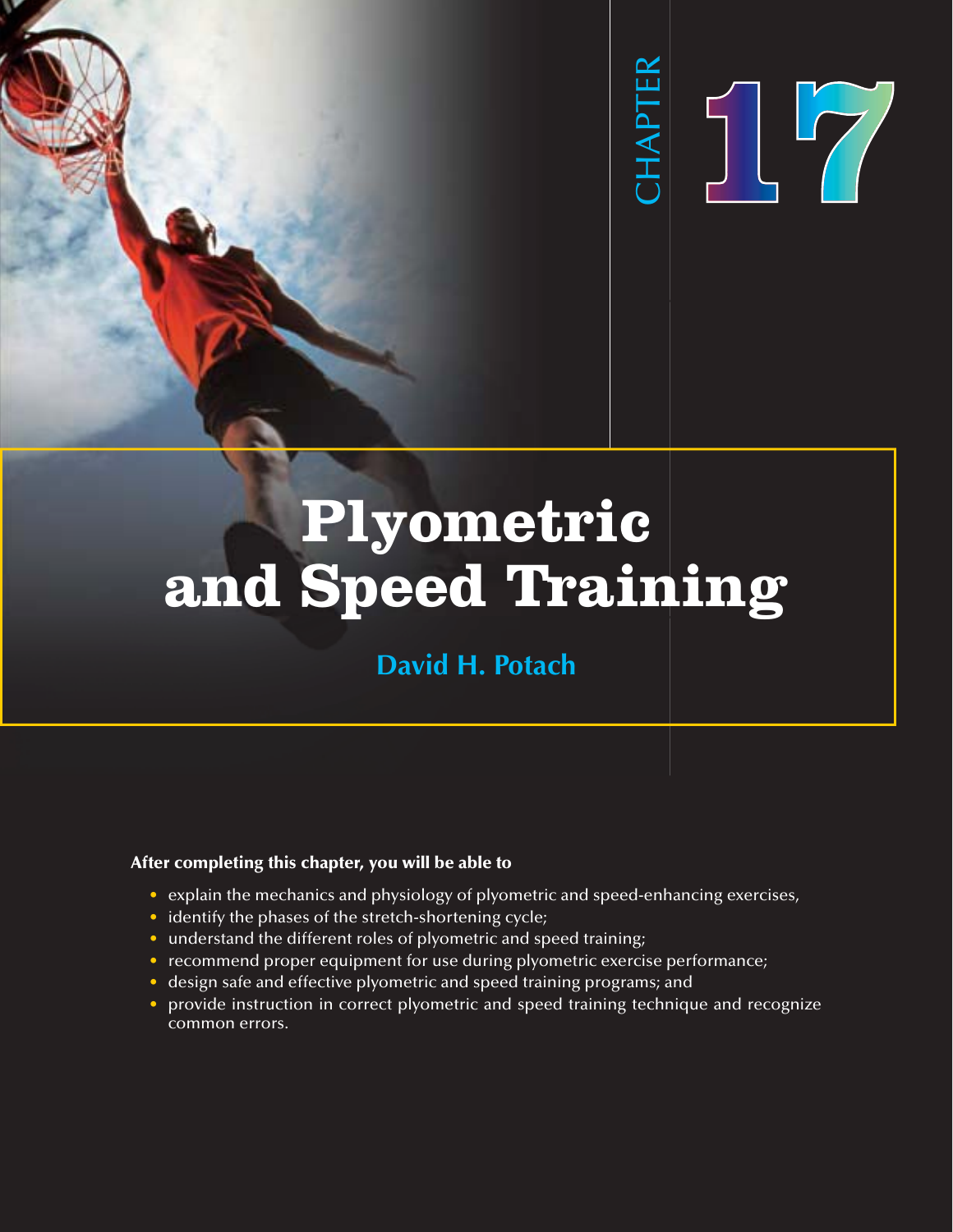In an effort to improve sport performance, athletes<br>
at all levels want an advantage that allows them at all levels want an advantage that allows them to outplay their opponent. Obtaining this edge through the use of plyometric and speed training has commonly been available to only high-level athletes, with the training provided by a team of strength and conditioning professionals [3]. Although not typically emphasized in the design of programs for personal training clients, plyometric and speed training are fast becoming important components of a well-balanced plan to improve not only sport performance, but function during job and activities of daily living. Exercises designed to train clients to jump higher and run faster are becoming popular, and arguably essential, program components. Further, because so many injuries occur as the result of an inability to control decelerative forces, the use of both plyometric and speed training, with their emphasis on the efficient production and use of ground reaction forces, should be considered an integral part of any program whose goal is injury prevention.

A practical definition of plyometric exercise is a quick, powerful movement preceded by a prestretch, or countermovement, and involving the **stretch-shortening cycle (SSC)** [84], while speed is simply the ability to achieve high velocity. Though its definition may be simpler, speed training also relies heavily on the SSC to elicit its desired outcome, that is, the achievement of higher velocity. The purpose of plyometric exercise is to use the stretch reflex and natural elastic components of both muscle and tendon to increase the power of subsequent movements; speed training exercises are designed to use these same mechanical and neurophysiological components, in concert with technique and muscular strength, to produce larger ground forces, thereby allowing clients to run faster. This chapter describes how to use plyometric and speed training exercise effectively as part of an overall training program.

# **Plyometric Mechanics and Physiology**

Tobe successful, goal-directed movements—athletic, job-related, and functional—depend on all active musculotendinous structures working in concert at appropriate velocities. The term used to define this force-speed relationship is **power** (see chapter 4 for a definition of power). When used correctly, plyometric training has consistently demonstrated the ability to improve the production of muscle force

and power [6, 44, 69, 78]. This increased production of muscular power is best explained by two proposed models as discussed in this section—mechanical and neurophysiological [84]. Each model's function is then summarized by a description of the SSC.

# **Mechanical Model of Plyometric Exercise**

In the *mechanical model*, elastic energy is stored following a rapid stretch and then released during a subsequent concentric muscle action, thereby increasing the total force production [2, 16, 45]. A common model presents the function of the musculotendinous unit as a relationship between three mechanical components, the series and parallel elastic components and the contractile component (CC) (figure 17.1, second row). While the **series elastic component (SEC)—**a primary contributor to force production during plyometric exercise—includes some muscular components, it is composed mainly of tendons. When the musculotendinous unit is stretched, as during an eccentric muscle action, the SEC acts as a spring and is lengthened, storing elastic energy. If the muscle then *immediately* begins a concentric muscle action, the stored energy is released, contributing to the total force production by naturally returning the muscles and tendons to their resting configuration. If a concentric muscle action does not occur immediately following the eccentric action, or if the eccentric phase is too long or requires too great a motion about the given joint, the stored energy dissipates and is lost as heat.

# **Neurophysiological Model of Plyometric Exercise**

The *neurophysiological element* involves a change in the force-velocity characteristics of the muscle's contractile components caused by stretch [30]; concentric muscle force is increased with the use of the stretch reflex (figure 17.1, third row) [9, 10, 11, 12]. The **stretch reflex**is the body's involuntary response to an external stimulus [40, 60]. This reflexive component of plyometric exercise is composed primarily of muscle spindle activity. **Muscle spindles** are intramuscular organs that are sensitive to the rate and magnitude of a stretch; when a quick stretch is detected, muscular activity reflexively increases [40, 60]. This reflexive response **potentiates,** or increases, the activity in the agonist muscle, thereby increasing the force the muscle produces [9, 10, 11, 12, 49]. As with the mechanical model, if a concentric muscle action does not immediately follow a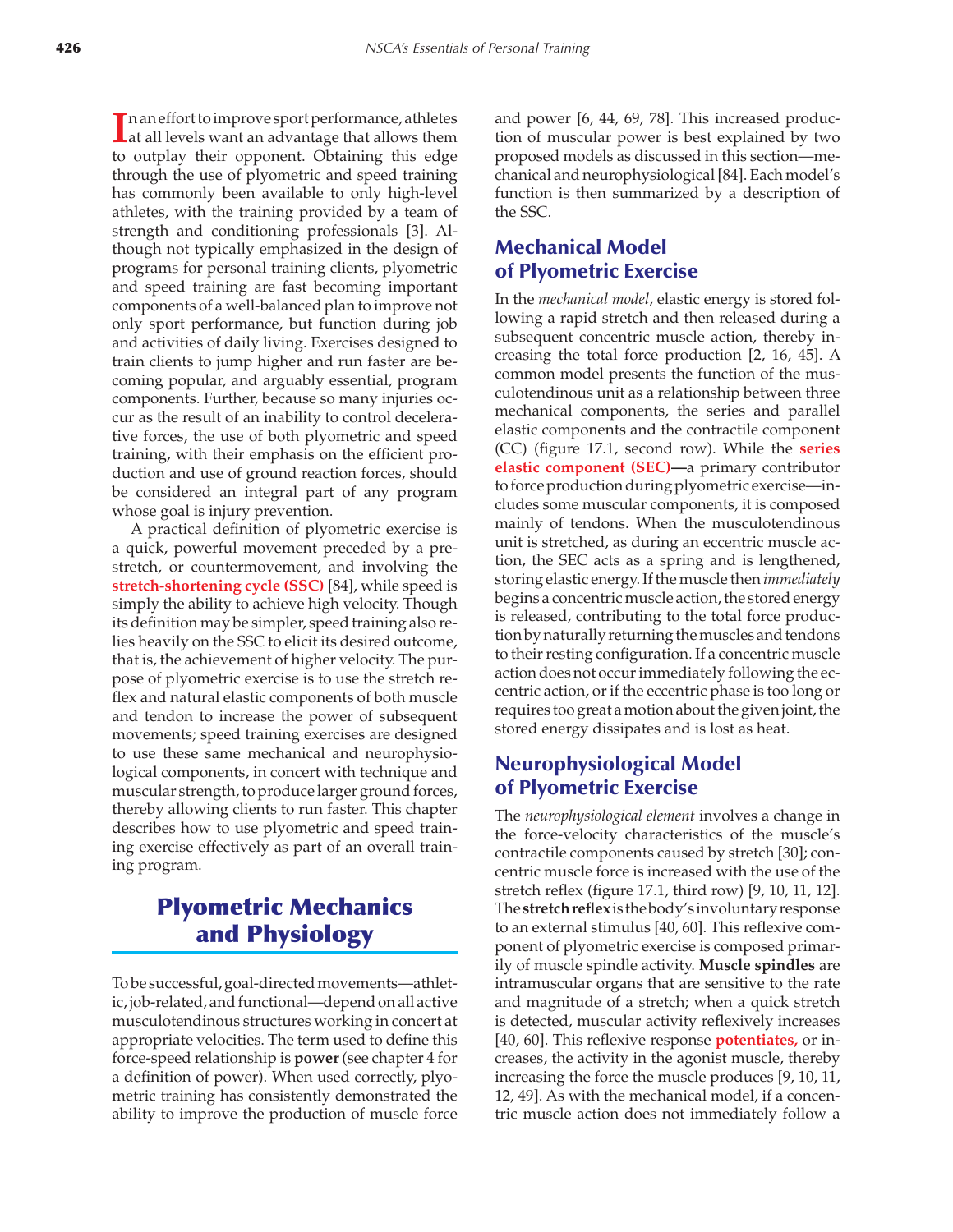

countermovement shown above—the series elastic component (SEC) undergoes a rapid stretch that the muscle spindles detect and send a signal to the **Figure 17.1** Illustration of the stretch-shortening cycle (SSC) with the events of the mechanical model (row two) and neurophysiological model (row three) that occur during each of its three phases (row four). For exampl (row three) that occur during each of its three phases (row four). For example, during the eccentric phase of the SSC (column two)—ie., the client's **Figure 17.1** Illustration of the stretch-shortening cycle (SSC) with the events of the mechanical model (row two) and neurophysiological model spinal cord.

Mechanical model (middle row of figure) adapted from Albert 1995. Mechanical model (middle row of figure) adapted from Albert 1995.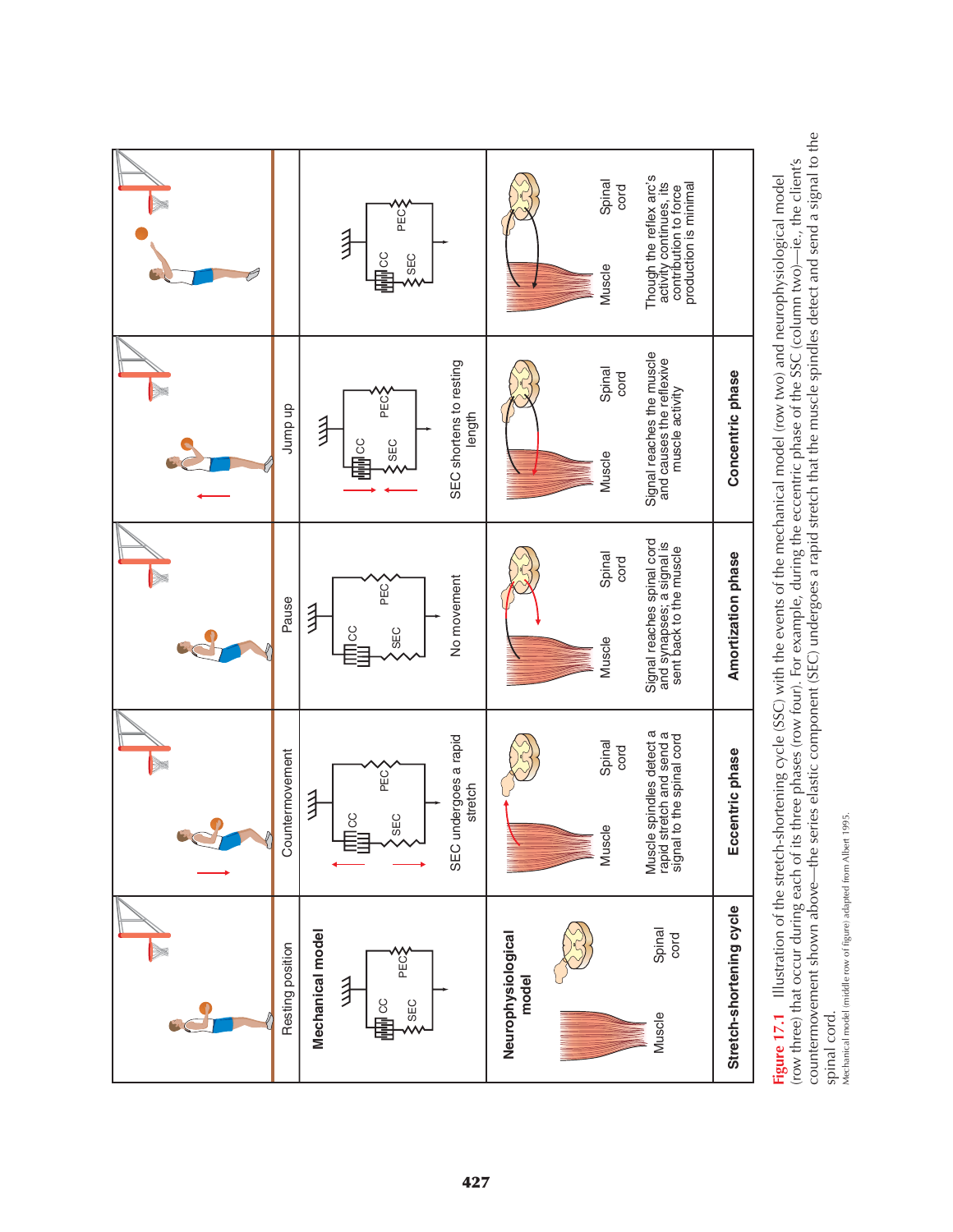stretch (e.g., due to an excessive delay between the stretch and concentric action or with a movement occurring over too large a range), the potentiating ability of the stretch reflex is negated.

### **Stretch-Shortening Cycle**

The SSC is a model explaining the energy-storing capabilities of the SEC and stimulation of the stretch reflex that facilitate a maximal increase in muscle recruitment over a minimal amount of time. The SSC involves three distinct phases (table 17.1). While these phases outline the SSC's individual mechanical and neurophysiological events, it is important to remember that all of the events listed do not necessarily occur within the given phase, as some events may last longer or require less time than the given phase allows. The **eccentric phase—**the first phase—involves preloading the agonist muscle group(s). During this phase, the SEC stores elastic energy and the muscle spindles are stimulated [7, 41]. To visualize the eccentric phase, think about a basketball jump shot. The person quickly performs a half-squat and immediately jumps up to shoot the ball. The time from the beginning of the squat—or countermovement—to the bottom of the movement is the eccentric phase (figure 17.1, second column).

The **amortization,** or transition, **phase** is the time between the eccentric and concentric phases—the time from the end of the eccentric phase to the initiation of the concentric muscle action. There is a delay between the eccentric and concentric muscle actions during which the spinal cord begins to transmit signals to the agonist—stretched—muscle group. This phase must be kept short in duration. If the amortization phase lasts too long, the energy stored during the eccentric phase will be dissipated as heat, and the stretch reflex will not increase muscle activity during the concentric phase [14]. Consider again the basketball jump shot. Once the person's downward half-squat has stopped, the amortization phase has begun. As soon as upward movement begins, the amortization phase has ended (figure 17.1, third column).

The **concentric phase** is the body's response to the events occurring during the eccentric and amortization phases. During this final phase of the SSC, the energy stored in the SEC during the eccentric phase is either used to increase the force of the subsequent movement or is dissipated as heat. Use of the stored elastic energy increases the force produced during the concentric phase movement to a level above that of an isolated concentric muscle action [15, 78, 82]. In addition, the agonist muscle group performs a reflexive concentric muscle action as a result of the stretch reflex. Again visualize the jump shot. Following the half-squat movement, as soon as movement begins in an upward direction, the concentric phase of the SSC has begun and the amortization phase has ended (figure 17.1, fourth column). In this example, one of the agonist muscles is the quadriceps femoris. During the countermovement, quadriceps femoris undergoes a rapid stretch (eccentric phase); there is a delay in movement (amortization phase); then the muscle acts concentrically to extend the knee, allowing the person to push off the ground (concentric phase) (figure 17.1 second, third, and fourth columns, respectively).

The stretch-shortening cycle describes the stretch reflex and stored elastic energy-induced increases in concentric force production that follow a rapid eccentric muscle action.

| $\frac{1}{2}$   |                                     |                                                                                                      |  |  |  |
|-----------------|-------------------------------------|------------------------------------------------------------------------------------------------------|--|--|--|
| <b>Phase</b>    | <b>Action</b>                       | <b>Physiological event</b>                                                                           |  |  |  |
| I-Eccentric     | Stretch of the agonist muscle       | • Elastic energy is stored.<br>• Muscle spindles are stimulated.<br>• Signal is sent to spinal cord. |  |  |  |
| Il-Amortization | Pause between phases I and III      | • Nerves synapse (meet) in spinal cord.<br>• Signal is sent to stretched muscle.                     |  |  |  |
| III-Concentric  | Shortening of agonist muscle fibers | • Elastic energy is released from the SEC.<br>• The stretched muscle is stimulated by nerve.         |  |  |  |

**Stretch-Shortening Cycle**

### **TABLE 17.1**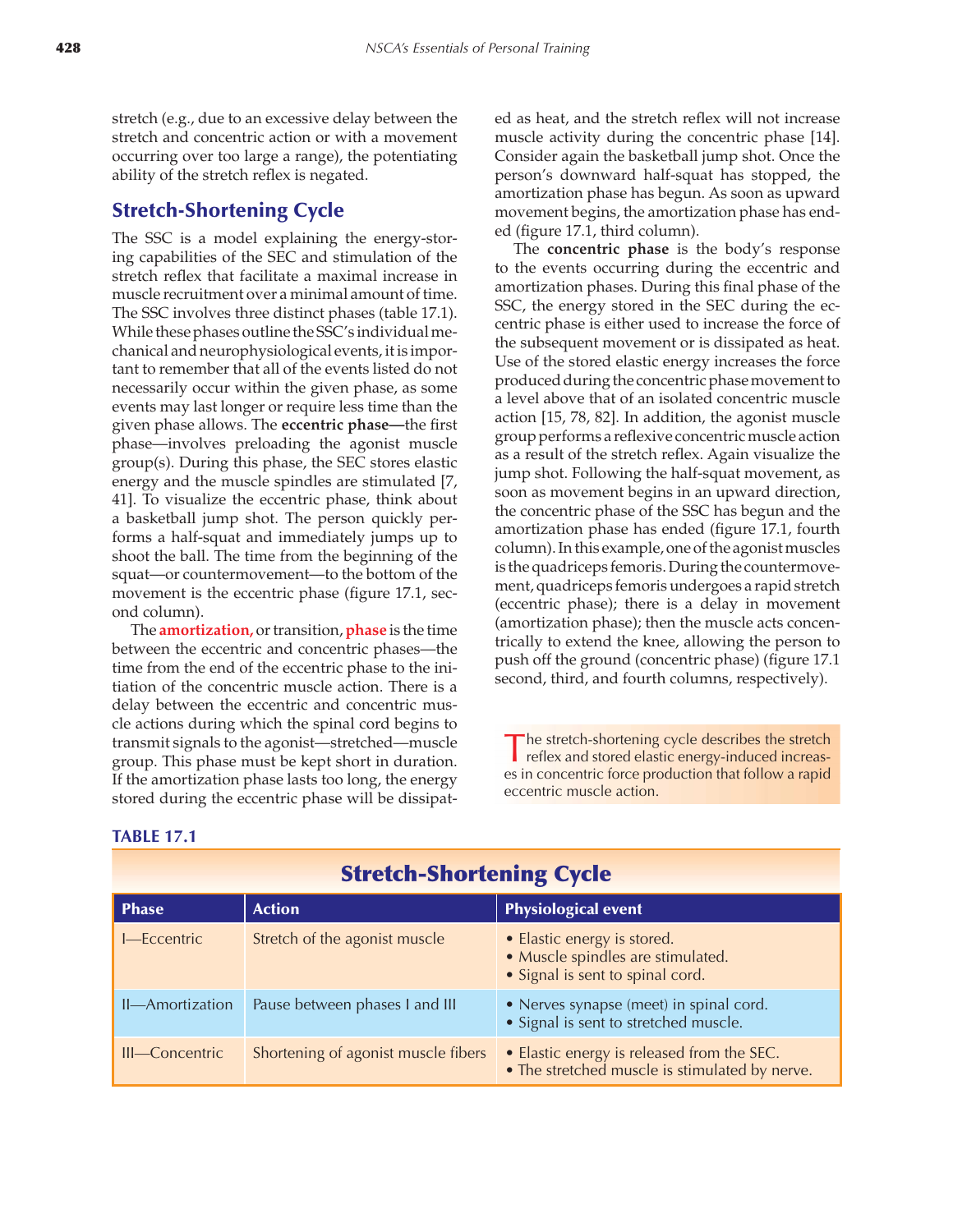# **When to Use Plyometric Exercise**

It should seem obvious that plyometric training offers significant benefits to athletic clients in that most sporting movements rely on quick, powerful movements to be successful [3]. What other populations may benefit from use of these types of movements is less clear. This bias has allowed plyometric exercise to become an ignored training modality for the general population. Many nonathletic clients, however, may benefit from the increases in muscular power production that plyometric training provides. The ability of the personal trainer to identify nonathletic clients who may benefit from plyometrics, as well as those for whom plyometrics are not needed or are contraindicated, is an essential skill for designing individualized exercise programs.

# **Plyometric Training and Sport Performance**

Increased production of muscular power is an established outcome of participation in a plyometric training program [2, 16, 43, 44, 45, 59, 64, 78, 85]. The ability to produce more muscular power has been associated with improved sport performance [4, 5, 54, 77]. Plyometric training, then, is an ideal exercise mode when the goal is to improve muscular power production. In addition to bringing about this increase in muscular power, plyometric training prepares athletes for the deceleration-acceleration and change-of-direction requirements in most sports by improving their ability to perform these types of tasks.

# **Plyometric Training and Work Performance**

In addition to sport performance, participation in a plyometric training program has the potential to improve performance at work [52]. Though this has not been sufficiently examined in the literature, an analysis of some job requirements indicates that the production of muscular power is a key to movement efficiency and may improve job output. For example, police officers must be able to run quickly, change directions effectively, and jump onto or over objects (e.g., fences) in preparation for their occupational demands.

# **Plyometric Exercise and Injury Prevention**

Decreasing the incidence of injury, especially in populations who are at a greater risk of injury than others, is an important consideration when one is designing an exercise training program. Specifically, there is great interest in the utility of plyometric training in decreasing risk of injury. Studies have shown that athletic injury rates decrease following participation in a plyometric training program [8, 43, 44]. It is difficult, however, to extrapolate the results of these studies to different populations. Further, researchers have yet to examine the effect of plyometric training on nonathletic populations. A component of plyometric training is eccentric control of movement, which research has shown may decrease the risk of injury [74]. Eccentric training may therefore be a compromise for clients who wish to engage in injury prevention activities but for whom plyometric training is not appropriate. For example, although plyometric training may not be appropriate for a 75 year-old female client, this client would benefit from eccentric training to lessen her chance of falling.

# **Contraindicated Populations**

There has been no research to delineate populations for whom plyometric training is contraindicated, though analysis of a client's age, experience, and current training level may help identify those clients who are and are not ready for plyometric training.

### *Age*

Plyometric training alters bone structure; spine height has been shown to decrease by up to two millimeters following a depth jumping program [36, 37]. Plyometric training also reportedly increased bone mineral content by up to 7%, though the changes were similar in the non-plyometrically trained control group [88]. Given these limited findings, research has yet to determine the age at which one is physically able to participate in a plyometric training program without experiencing deleterious effects on growing (or aging) muscles, bones, and joints. However, the body's development provides insight into the issue. Clients at both extremes of age should avoid plyometric training for primarily the same reason. Because the epiphyseal plates of the bones of prepubescent children have yet to close [48, 56], and because bones weaken with osteoporosis, depth jumps and other high-intensity lower body plyometric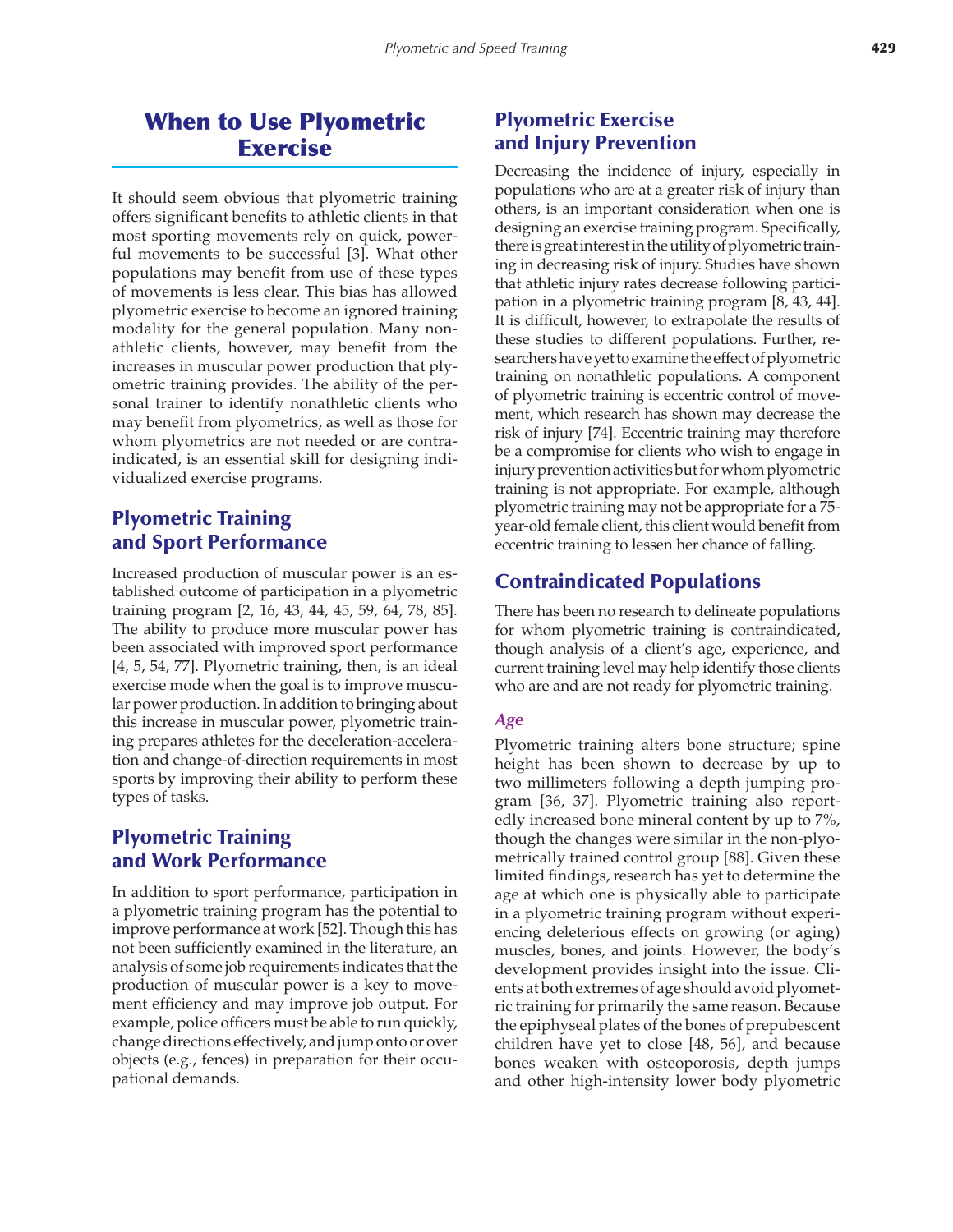drills are contraindicated for these clients [1, 46, 53]. The personal trainer needs to take care regarding the level of plyometric training appropriate for these client types. For clients younger than 14 years and those older than 60 years, the personal trainer should use caution when prescribing plyometric exercise as a training modality.

### *Experience and Current Training Level*

Clients who have never participated in a resistance training program should be precluded from taking part in a plyometric training program. Plyometric training requires significant strength and muscle control, especially during the eccentric phase. For this reason, clients should be encouraged to take part in a resistance training program that includes core exercises (e.g., squat, bench press, deadlift) before beginning a plyometric training program.

# **Plyometric Program Design**

Plyometric exercise prescription is similar to resistance and aerobic exercise prescriptions [34]. After an evaluation of the client's needs, the mode, intensity, frequency, duration, recovery, progression, and a warm-up period must all be included in the design of a sound plyometric training program. Unfortunately, there is little research demarcating optimal program variables for the design of plyometric exercise programs. Therefore, in addition to the available research, personal trainers must rely on the methodology used during the design of resistance and aerobic training programs and on practical experience when prescribing plyometric exercise. The guidelines that follow are based in part on Chu's work [18, 19, 20, 21, 23, 24] and the National Strength and Conditioning Association's position statement [63].

# **Needs Analysis**

As with other training modalities, when incorporating plyometric exercise into a training program the personal trainer must perform a needs analysis to evaluate a client's current abilities. Specifically, the personal trainer determines the client's needs and the requirements of the client's activities and lifestyle. A combination of the following factors helps in the analysis of a client's needs:

- **Age—**Does the client's age predispose the client to injury and therefore preclude plyometric training?
- **Training experience and current training level—**Has the client been resistance training? If

so, what types of exercises has the client been performing? Has he or she participated in a plyometric training program? If so, when?

- **Injury history—**Is the client currently injured? Has the client experienced an injury that might affect his or her ability to participate in a plyometric training program?
- **Physical testing results—**What are the client's current abilities as they relate to muscular power production (e.g., vertical and standing long jump results)?
- **Training goals—**What does the client want to improve? A specific movement (e.g., throwing)? A particular skill (e.g., volleyball hitting)? An on-the-job activity (e.g., loading a truck)?
- **Incidence of injury in a client's job or chosen activity—**What is the risk of injury in the client's chosen activity? Is the activity relatively sedentary (e.g., student or office worker)? Does the activity require constant change of direction (e.g., racquetball player or construction worker)? If the activity is dynamic, is the client prepared for it physically?

"Client Examples—Needs Analysis" on the facing page illustrates one form of the plyometric needs analysis. At the end of this discussion of program design are sample programs for each of these six clients, illustrating the "how" of program design.

# **Mode**

The *mode* of plyometric training is determined by the general part(s) of the body that are performing the given exercise. For example, a **depth jump** is a *lower body* plyometric exercise, whereas a medicine ball chest pass is an *upper body* exercise.

### *Lower Body Plyometrics*

Lower body plyometrics are appropriate for clients involved in virtually any sport—including soccer, volleyball, basketball, and baseball—as well as in nonathletic activities or occupations that require muscular power production or quick changes of direction. These types of activities require participants to produce a maximal amount of force in a minimal amount of time. Soccer and basketball require quick, powerful movements and changes of direction from competitors. A client who plays basketball is an example of one who would benefit greatly from a plyometric training program, as basketball players must jump repeatedly for rebounds.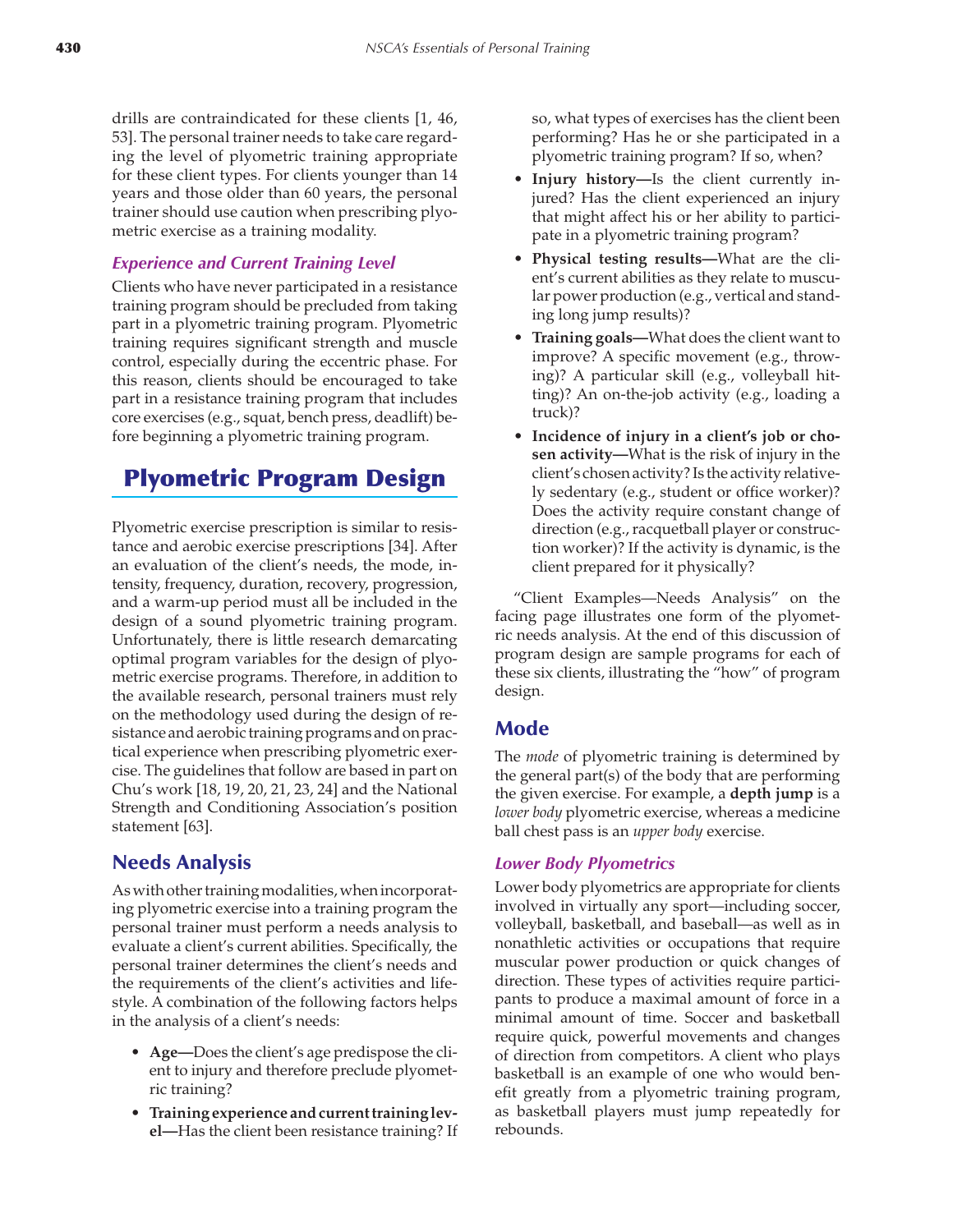# **Client Examples— Needs Analysis for Plyometric Exercise**

**Sport Client A.** A healthy, 30-year-old male has been fairly active all of his life and joins a YMCA basketball league. He is currently in a resistance training program and performed plyometrics two years ago. He is six feet (182 centimeters) tall, weighs 200 pounds (91 kilograms), and has a 16-inch (40-centimeter) vertical jump and 180-pound (82-kilogram) 1-repetition maximum (1RM) squat. He wants to

- 1. increase his vertical jump to improve his ability to rebound the basketball and
- 2. run up and down the court faster as well as change directions quickly.

**Sport Client B.** A healthy, 28-year-old female fast pitch softball player has played first base for the past five years but is transitioning to an outfield position. She trains with weights one to two times a week, with a circuit weight training program for both the upper and lower body. She is five feet, three inches (160 centimeters) tall and weighs 125 pounds (57 kilograms). Her testing session reveals a 60-pound (27-kilogram) 1RM bench press and an 11 inch (28-centimeter) vertical jump. She requests help in improving her

- 1. ability to cover right field and
- 2. arm strength to help throw the ball to the infield.

**Work Client A.** A 35-year-old firefighter participates in a resistance training program five days a week with both upper and lower body exercises. He was in a plyometric training program six months ago. He is six feet, two inches (187 centimeters) and weighs 225 pounds (102 kilograms). He has a 5.3-second 40-yard (37-meter) dash time, 225-pound (102-kilogram) squat, and 20-inch (51-centimeter) vertical jump. In addition to the necessary cardiovascular training, he has requested help in improving his

- 1. lifting ability and
- 2. speed while carrying the hose.

**Work Client B.** A 40-year-old female warehouse worker has had difficulty the past two months lifting boxes up and onto shelves at or above shoulder level. She has no complaints of pain and has been cleared by the company physician of any musculoskeletal dysfunction. She is five feet, 10 inches (177 centimeters) and weighs 150 pounds (68 kilograms). Her estimated 1RM bench press is 70 pounds (32 kilograms); estimated 1RM squat is 135 pounds (61 kilograms); and vertical jump is 13 inches (33 centimeters). She has never participated in a resistance training program. She has come to a personal trainer to assist her in improving her

- 1. arm strength, especially when pushing the boxes onto a shelf and
- 2. leg strength to assist her in lifting the heavier boxes.

**Injury Prevention Client A.** A healthy 14-year-old female soccer player is preparing to try out for her high school soccer team. She is five feet, seven inches (170 centimeters) and weighs 110 pounds (50 kilograms). She has not performed 1RM testing, but her vertical jump is 12 inches (30 centimeters). Her parents are concerned that she will get hurt playing with girls who are so much older than she. She has been involved in a general resistance training program for the past six months but has never participated in a plyometric training program. The parents have requested help for their daughter to

- 1. reduce her risk of injury and
- 2. "get in shape."

**Injury Prevention Client B.** A 55-year-old female Master's level tennis player is returning to play following a yearlong layoff and is concerned about "losing a step" and injuring herself. She has not had any serious injuries. She is five feet, six inches (168 centimeters) and weighs 150 pounds (68 kilograms). Physical testing reveals an estimated 1RM squat of 140 pounds (64 kilograms), vertical jump of 10 inches (25 centimeters), and 40-yard (37-meter) dash of 7.0 seconds. She has been resistance training for the past four months. She would like to

- 1. improve her speed when coming to the net and
- 2. reduce her risk of injury.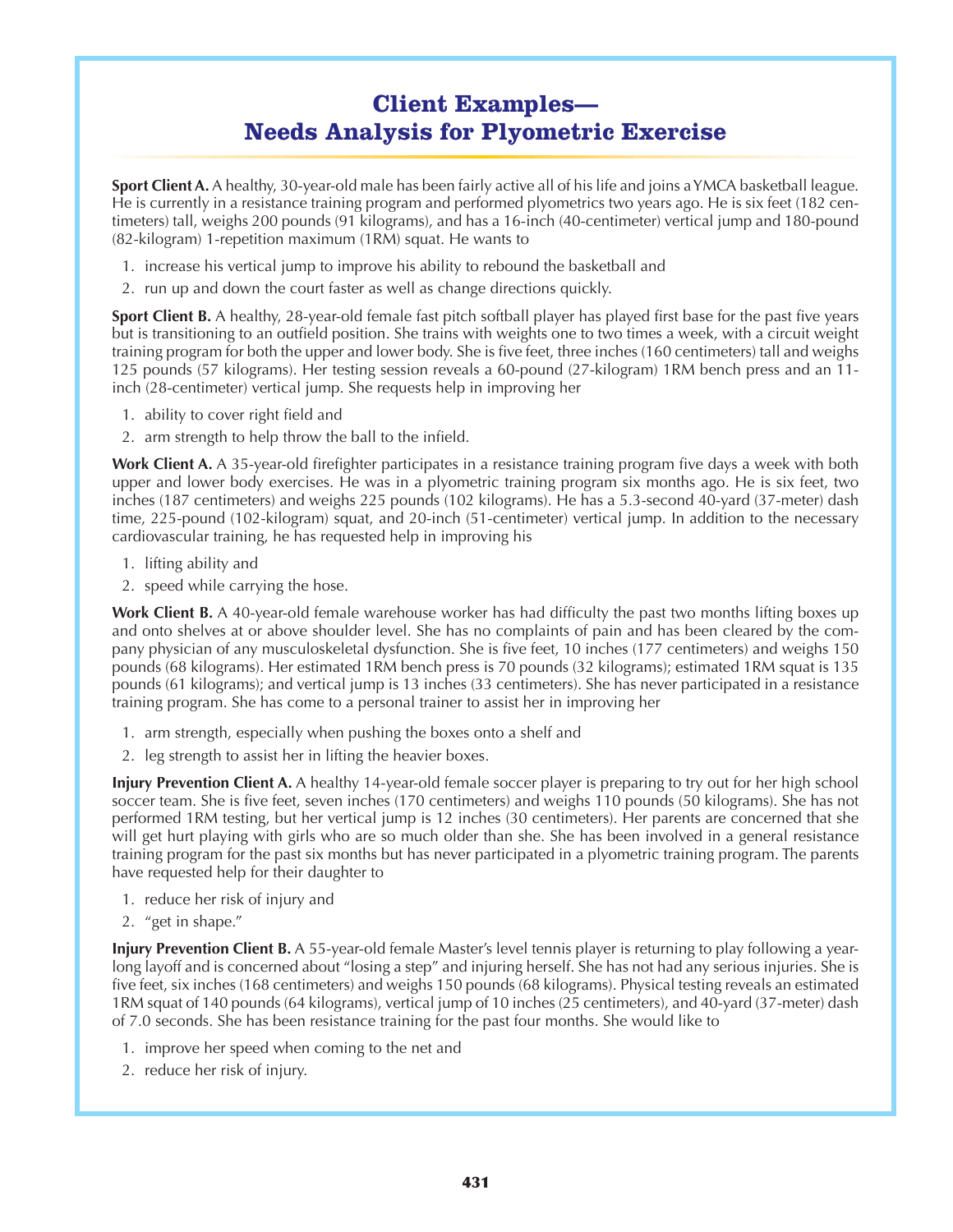Lower body plyometric training allows the client's muscles to produce more force in a shorter amount of time, thereby allowing the person to jump higher. There are a wide variety of lower body plyometric drills with various intensity levels and directional movements. Descriptions of different types of lower body plyometric drills are provided in table 17.2 and in general are listed from lower to higher intensities.

### *Upper Body Plyometrics*

Rapid, powerful upper body movements are requisites of several sports and activities, including golf, baseball, softball, and tennis. As an example, a baseball pitcher routinely throws a baseball at 80 to 100 miles per hour (129-161 kilometers per hour). To reach velocities of this magnitude, the pitcher's shoulder joint must move at over 6,000 degrees per

second [27, 32, 35, 68]. Plyometric training of the shoulder joint would not only increase pitching velocity it may also prevent injury to the shoulder and elbow joints, although further research is needed to substantiate the role of plyometrics in injury prevention.

Plyometric drills for the upper body are not used as often as those for the lower body and have been studied less vigorously. Nonetheless, they are essential to athletes requiring upper body power [65] and may help clients who need greater levels of upper body strength. Plyometrics for the upper body include medicine ball **throws,** catches, and pushup variations.

# **Intensity**

Plyometric *intensity* refers to the amount of stress placed on muscles, connective tissues, and joints,

### **TABLE 17.2**

| Lower Douy I Tyometric Drims |                                                                                                                                                                                                                     |                                         |  |  |  |
|------------------------------|---------------------------------------------------------------------------------------------------------------------------------------------------------------------------------------------------------------------|-----------------------------------------|--|--|--|
| <b>Type of jump</b>          | <b>Definition</b>                                                                                                                                                                                                   | <b>Examples</b>                         |  |  |  |
| Jumps-in-place               | Jumping and landing in the same spot,<br>performed repeatedly, without rest<br>between jumps                                                                                                                        | Squat jump, tuck jump                   |  |  |  |
| Standing jumps               | Maximal effort jumps involving either<br>vertical or horizontal components<br>Recovery between repetitions is re-<br>quired                                                                                         | Vertical jump, jump over barrier        |  |  |  |
| Multiple hops and jumps      | Drills involving repeated movements<br>Commonly viewed as a combina-<br>tion of jumps-in-place and standing<br>jumps                                                                                                | Double-leg hop, front barrier hop       |  |  |  |
| <b>Bounds</b>                | Drills that involve exaggerated move-<br>ments with greater horizontal speed<br>than other drills<br>Volume for bounding is typically mea-<br>sured by distance and is normally<br>greater than 30 meters (98 feet) | Skip and alternate-leg bound            |  |  |  |
| <b>Box drills</b>            | Multiple hops and jumps using a box<br>to jump on or off<br>The height of the box depends on the<br>size of the client, the landing sur-<br>face, and goals of the program                                          | Jump to box, jump from box              |  |  |  |
| Depth jumps                  | Drills in which the client assumes a<br>position on a box, steps off, lands,<br>and immediately jumps vertically,<br>horizontally, or to another box                                                                | Depth jump, depth jump to second<br>box |  |  |  |

**Lower Body Plyometric Drills**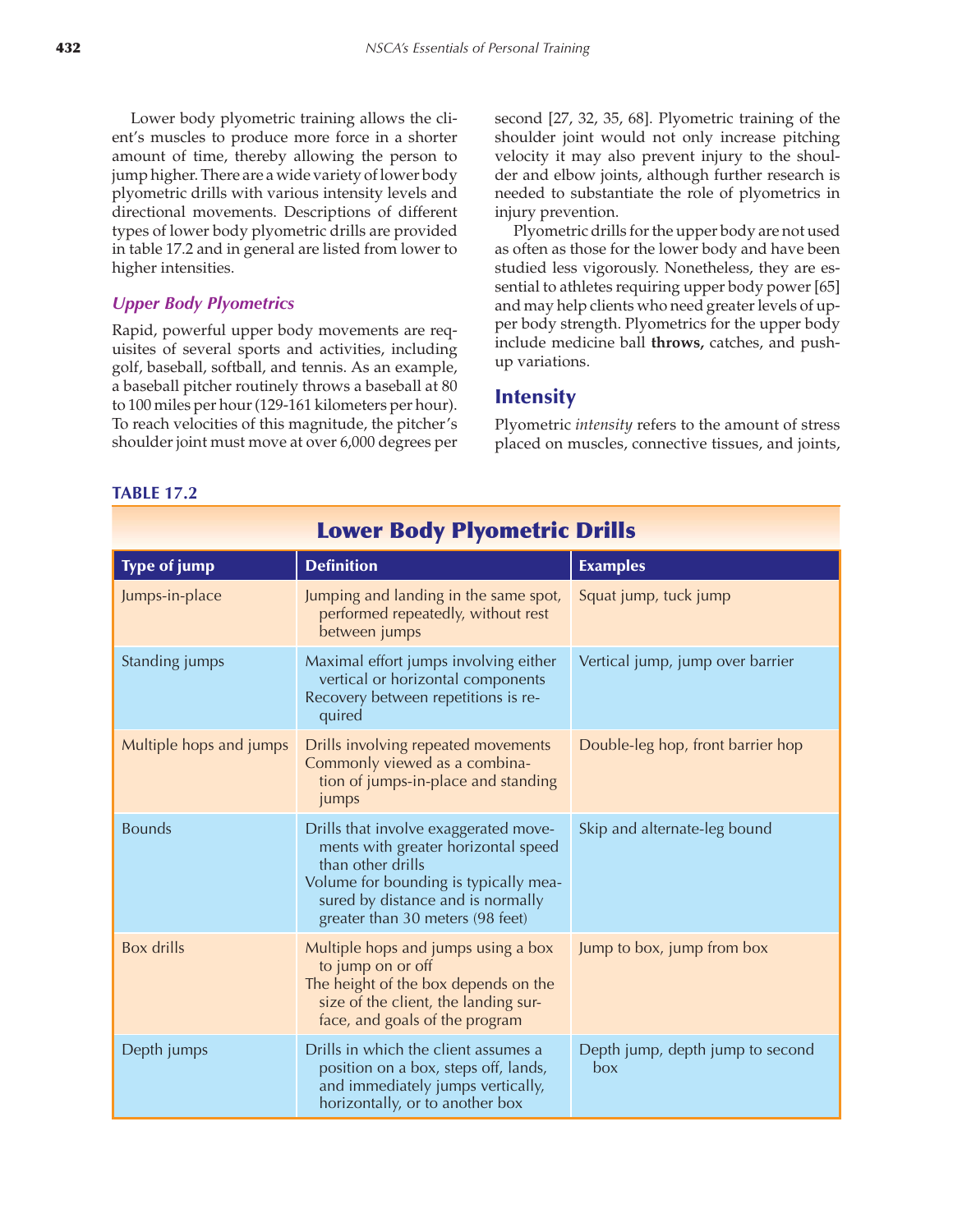### **TABLE 17.3**

| <b>Factors Affecting the Intensity of Lower Body Plyometric Drills</b> |                                                                                               |  |  |
|------------------------------------------------------------------------|-----------------------------------------------------------------------------------------------|--|--|
| <b>Factor</b>                                                          | <b>Methods to increase plyometric drill intensity</b>                                         |  |  |
| Points of contact                                                      | Progress from double- to single-leg support.                                                  |  |  |
| Speed                                                                  | Increase the drill's speed of movement.                                                       |  |  |
| Height of the drill                                                    | Raise the body's center of gravity by increasing the height of a drill (e.g., depth<br>jump). |  |  |
| Participant's weight                                                   | Add weight (in the form of weight vests, ankle weights, and wrist weights).                   |  |  |

and is controlled both by the type of drill performed and by the distance covered (e.g., height of a jump) (table 17.3). The intensity of plyometric drills ranges from low-level skipping to depth jumps that apply significant stress to the agonist muscles and joints.

Intensity should be kept at a low level for those just beginning a plyometric program. Double-leg **jumps-in-place,** double-leg **standing jumps,** and simple skips are appropriate for such clients. Rather than concentrating on advancing intensity, efforts should focus on ensuring proper technique to prevent injury when the client is ready for more advanced drills.

### **Frequency**

*Frequency* is the number of plyometric training sessions per week and depends on the client's goals. As with other program variables, research is limited on the optimal frequency for plyometric training sessions, again necessitating reliance on practical experience when one is determining the appropriate plyometric training frequency. Rather than concentrating on the *frequency,* many authors and personal trainers rely more on the *recovery time*between plyometric training sessions [19, 20, 21, 23]. Fortyeight to 72 hours between plyometric sessions (i.e., recovery time) is a typical guideline when one is prescribing plyometrics [19, 20, 21, 23]; using these typical recovery times, most clients should perform one to three plyometric sessions per week.

### **Recovery**

Because plyometric drills involve maximal efforts to improve anaerobic power, a complete, adequate *recovery* (the time between repetitions, sets, and workouts) is required [63, 83]. Recovery for depth jumps may consist of 5 to 10 seconds of rest between repetitions and two to three minutes between sets.

The time between sets is determined by a proper work-to-rest ratio (i.e., a range of 1:5 to 1:10) and is specific to the volume and type of drill being performed. That is, the higher the intensity of a drill, the more rest a client requires. For example, rest between sets of a plyometric skip will be shorter than the rest between sets of a depth jump.

### **Volume**

Plyometric *volume* is typically expressed as the number of repetitions and sets performed during a given training session. Lower body plyometric volume is normally expressed as the number of foot contacts (each time a foot, or feet together, contact the surface) per workout [1, 19, 20, 21, 23], but may also be expressed as distance, as with plyometric bounding. For example, a client beginning a plyometric training program may start with a doublearm **bound** for 30 meters (33 yards) per repetition but advance to 100 meters (109 yards) per repetition for the same drill. Lower body plyometric volumes vary for clients of different needs (i.e., client age and goals; resistance training and plyometric experience); suggested volumes are provided in table 17.4. Upper body plyometric volume is typically expressed as the number of throws or catches per workout.

The guidelines of mode, intensity, frequency, and volume can now be applied to the sample clients, first introduced on page  $\bullet$ . See the chart on page  $\bullet$  for sample plyometric programs designed for these clients.

# **Progression**

Plyometric exercise is a form of resistance training and thus must follow the principles of progressive overload—a systematic increase in training frequency, volume, and intensity through the use of various combinations. Typically, as intensity in-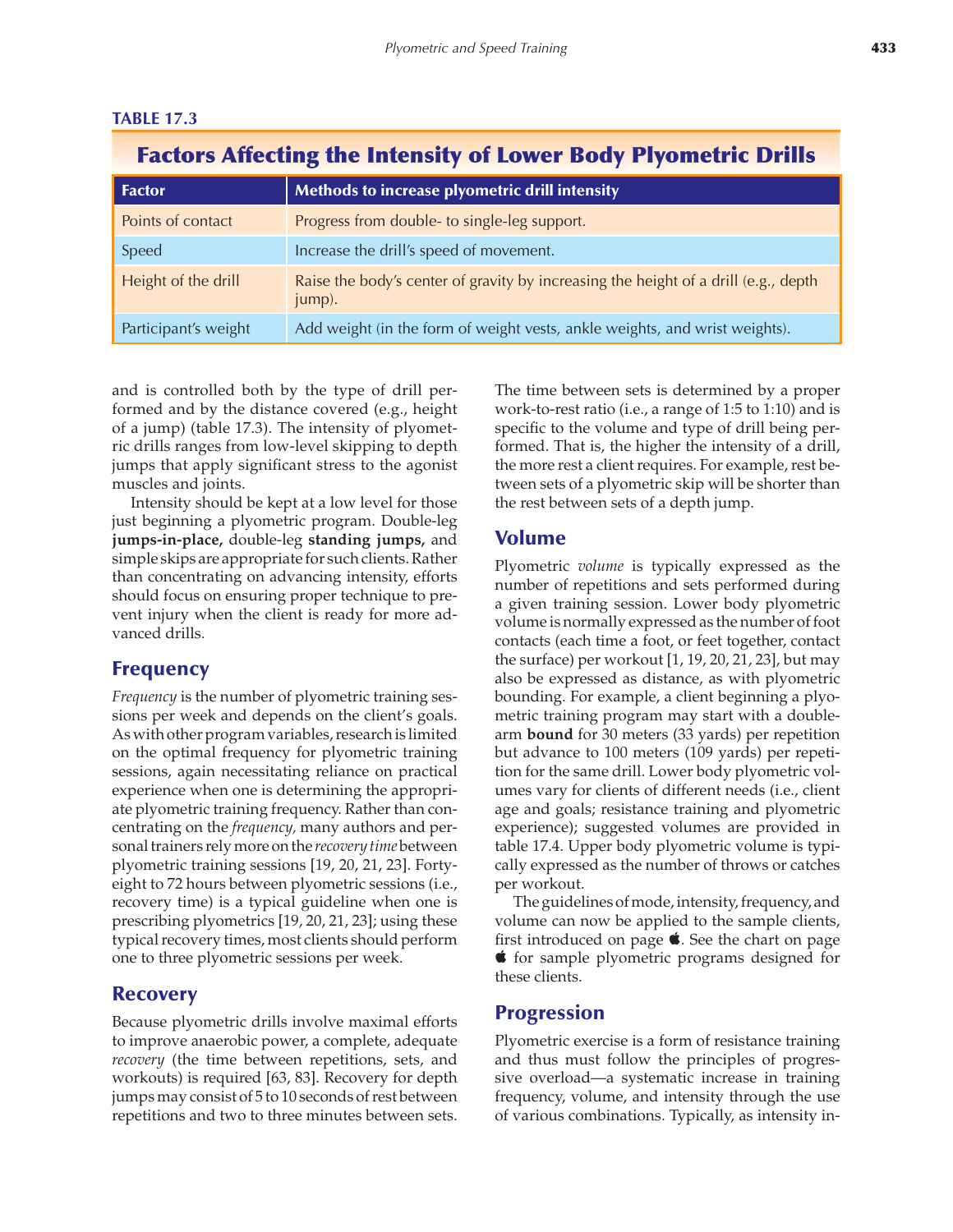### **TABLE 17.4**

| <b>General Plyometric Volume Guidelines</b> |  |
|---------------------------------------------|--|
| <b>Based on Age and Experience</b>          |  |

|           |                                                        |                                                                                     |                                                                                                                   | ັ                                                                      |                                                                                                                                                  |                                                                                              |                                                                                                                                        |                                                                                        |
|-----------|--------------------------------------------------------|-------------------------------------------------------------------------------------|-------------------------------------------------------------------------------------------------------------------|------------------------------------------------------------------------|--------------------------------------------------------------------------------------------------------------------------------------------------|----------------------------------------------------------------------------------------------|----------------------------------------------------------------------------------------------------------------------------------------|----------------------------------------------------------------------------------------|
| Age       | train-<br>experience<br>resistance<br>2.5 <sup>o</sup> | months<br>experience<br>resistance<br>$\sim$<br>than<br>general<br>training<br>More | months<br>exercises<br>includ-<br>training<br>$\sim$<br>experience,<br>than<br>resistance<br>power<br>More<br>gui | experience<br>resistance<br>ear<br>than<br>general<br>training<br>More | 8 <sup>-</sup><br><u>suil</u><br>في<br>vear<br>training<br>e, includi<br>es<br>exercis<br>than<br>perience,<br>e<br>C<br>power<br>sistan<br>More | experience<br>training<br>plyometric<br>Resistance<br>training<br>$\mathbf{S}$<br><b>Jud</b> | $\overline{\phantom{0}}$<br>plyometric<br>than<br>train-<br>more<br>Resistance<br>ago<br>training<br><b>Dure</b><br>year<br><b>Rui</b> | past<br>yometric<br>train-<br>within<br>Resistance<br>ਨ<br>ing and<br>training<br>year |
| $\leq 13$ | $Nr^*$                                                 | Nr                                                                                  | Nr                                                                                                                | Nr                                                                     | Nr                                                                                                                                               | Nr                                                                                           | Nr                                                                                                                                     | Nr                                                                                     |
| $14 - 17$ | Nr                                                     | $40 - 60$                                                                           | 40-60                                                                                                             | 60-80                                                                  | 80-100                                                                                                                                           | $40 - 60$                                                                                    | 60-80                                                                                                                                  | 80-100                                                                                 |
| $18 - 30$ | Nr                                                     | 60-80                                                                               | 60-80                                                                                                             | 80-100                                                                 | 100-120                                                                                                                                          | 80-100                                                                                       | 100-120                                                                                                                                | 120-140                                                                                |
| $31 - 40$ | Nr                                                     | 40-60                                                                               | 60-80                                                                                                             | 60-80                                                                  | 80-100                                                                                                                                           | 60-80                                                                                        | 80-100                                                                                                                                 | 100-120                                                                                |
| $41 - 60$ | Nr                                                     | $40 - 60$                                                                           | $40 - 60$                                                                                                         | 60-80                                                                  | 60-80                                                                                                                                            | $40 - 60$                                                                                    | 60-80                                                                                                                                  | 80-100                                                                                 |

*Note:* Volume is expressed as number of foot contacts (lower body plyometrics) or throws and catches (upper body plyometrics). Beginning plyometric training volume may be based on a variety of factors. The volumes included in this table may be modified according to individual client goals and abilities.

Nr = not recommended (i.e., no plyometric training for a client in this situation).

creases, volume decreases, progressing from low to moderate volume of low-intensity plyometrics to low to moderate volumes of moderate to high intensity.

### **Warm-Up**

As with any training program, the plyometric exercise session must begin with general and specific warm-ups (refer to chapter 12 for discussion of warm-up). The general warm-up may consist of light jogging or using a stationary bicycle at low intensity, while a specific warm-up for plyometric training should consist of low-intensity, dynamic movements similar in style to those performed during plyometric exercises. Refer to table 17.5 for a description of dynamic warm-up drills that are generally appropriate for most clients.

**P**lyometric programs must include the many elements essential to effective training program design. Following a needs analysis, the variables to be included in the program design are mode, intensity, frequency, recovery, volume, program length, progression, and warm-up.

# **Safety Considerations**

Plyometric exercise is not inherently dangerous; however, as with all modes of exercise, injury risk is present. Injuries may occur following an accident, but they more typically occur when training procedures are violated and may result from an improper program design, inadequate instruction and supervision, or inappropriate training environment. Personal trainers must understand and address these and other risk factors to improve the safety of the client performing plyometric exercise.

# **Pretraining Evaluation**

To reduce the risk of injury and to improve the performance of plyometric exercises, the client must understand proper plyometric technique and possess a sufficient base of strength, speed, and balance. In addition, the client must be sufficiently mature both physically and psychologically to participate in a plyometric training program. The following evaluative items will help determine whether these conditions have been met.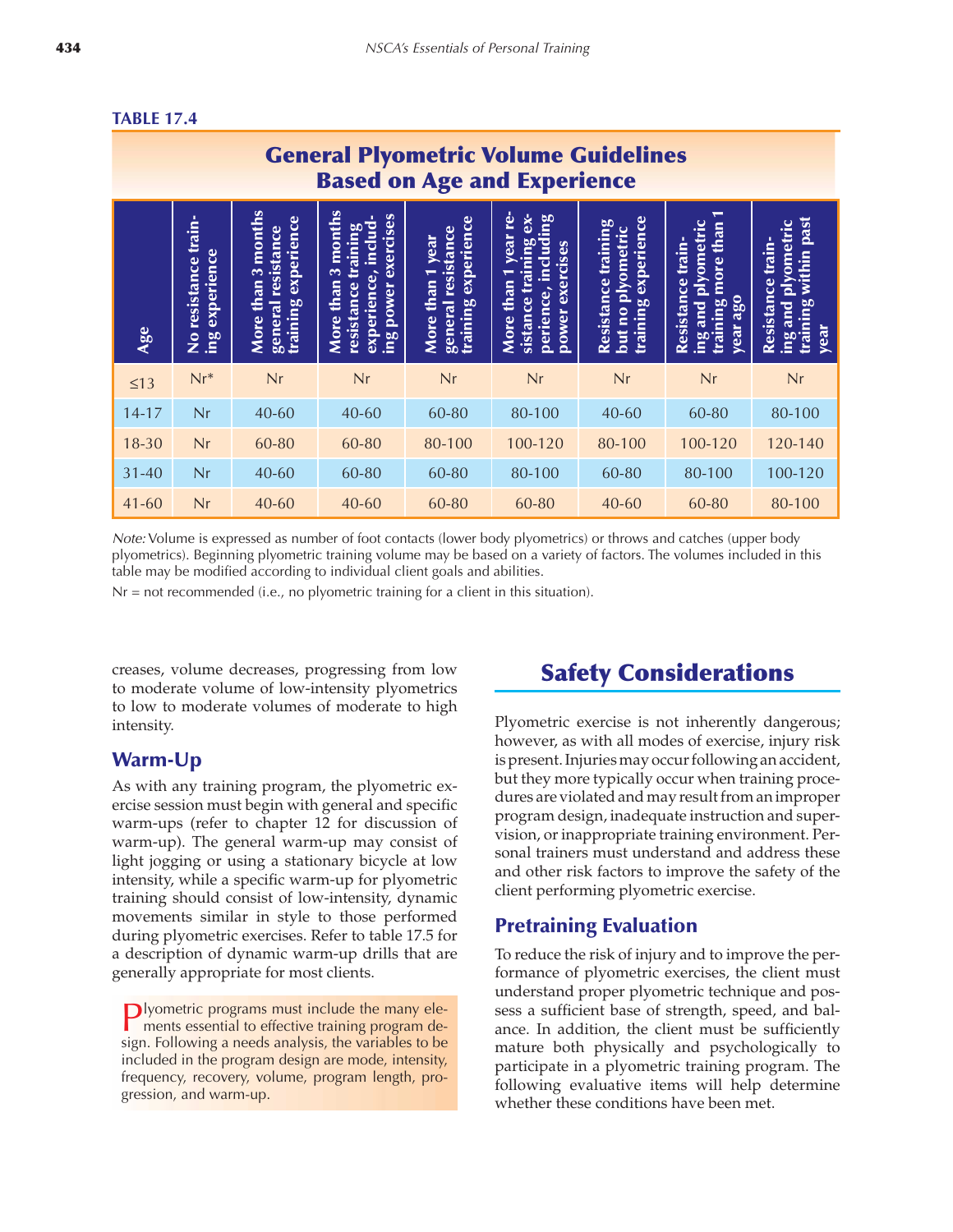| <b>Sample Plyometric Programs for Client Examples</b>                                                                                                                                                                                                          |             |                 |                                            |                                               |                                                                                                                                         |  |
|----------------------------------------------------------------------------------------------------------------------------------------------------------------------------------------------------------------------------------------------------------------|-------------|-----------------|--------------------------------------------|-----------------------------------------------|-----------------------------------------------------------------------------------------------------------------------------------------|--|
|                                                                                                                                                                                                                                                                | <b>Mode</b> | Intensity*      | <b>Frequency (ses-</b><br>sions per week)* | Volume*                                       | <b>Activity-specific drills**</b>                                                                                                       |  |
| Sport<br><b>Client A</b>                                                                                                                                                                                                                                       | $LB***$     | Medium          | $\overline{2}$                             | 100 contacts                                  | Double-leg tuck jump<br>Standing long jump<br>Double-leg vertical jump<br>Double-leg hop<br>Jump to box<br>Jump from box                |  |
| <b>Sports</b><br>Client B                                                                                                                                                                                                                                      | LB and UB   | Low             | $\mathbf{1}$                               | 60 contacts<br>20 throws<br>for $UB$          | Standing long jump<br>Double-leg hop<br>Skip<br>Jump to box<br>Chest pass<br>Two-hand overhead throw                                    |  |
| Work<br>Client A                                                                                                                                                                                                                                               | LB and UB   | Medium-<br>high | 2                                          | 100 contacts<br>for LB<br>20 throws<br>for UB | Split squat jump<br>Standing long jump<br>Double-leg vertical jump<br>Single-leg push-off<br>Jump to box<br>Chest pass<br>Depth push-up |  |
| Work<br>Though this client would benefit from plyometrics eventually, because she has not previ-<br><b>Client B</b><br>ously participated in a resistance training program she must begin there and can progress to<br>plyometric training after three months. |             |                 |                                            |                                               |                                                                                                                                         |  |
| Injury<br>Prevention<br>Client A                                                                                                                                                                                                                               | LB          | Low             | $\mathbf{1}$                               | 40 contacts                                   | Split squat jump<br>Double-leg vertical jump<br>Skip<br>Jump from box                                                                   |  |
| Injury<br>Prevention<br><b>Client B</b>                                                                                                                                                                                                                        | LB and UB   | Low             | $\overline{1}$                             | 40 contacts                                   | Split squat jump<br>Standing long jump<br>Single-leg push-off<br>Lateral push-off                                                       |  |

\* The values for these variables represent beginning levels; each will be advanced according to client tolerance and performance. (See page  $\bullet$  for a description of these clients.)

\*\*The drills provided for each client are examples of exercises that are appropriate, based on the client's background, goals, and experience. The client is not expected to include all of the listed drills in his or her program. \*\*\*LB = lower body;  $UB = upper$  body.

#### *Landing Position*

Before the personal trainer adds any drill to a client's plyometric program, it is necessary to demonstrate proper technique in order to maximize the drill's effectiveness and minimize the risk of injury. For lower body plyometrics, proper landing technique is essential and is of particular importance for depth jumps. If the center of gravity is offset from the base of support, per-

formance will be hindered and injury may occur. During the landing the shoulders should be over the knees, and the knees should be over the toes, with the ankles, knees, and hips flexed (figure 17.2).

#### *Strength*

One must consider the client's level of strength before the client performs plyometrics. If the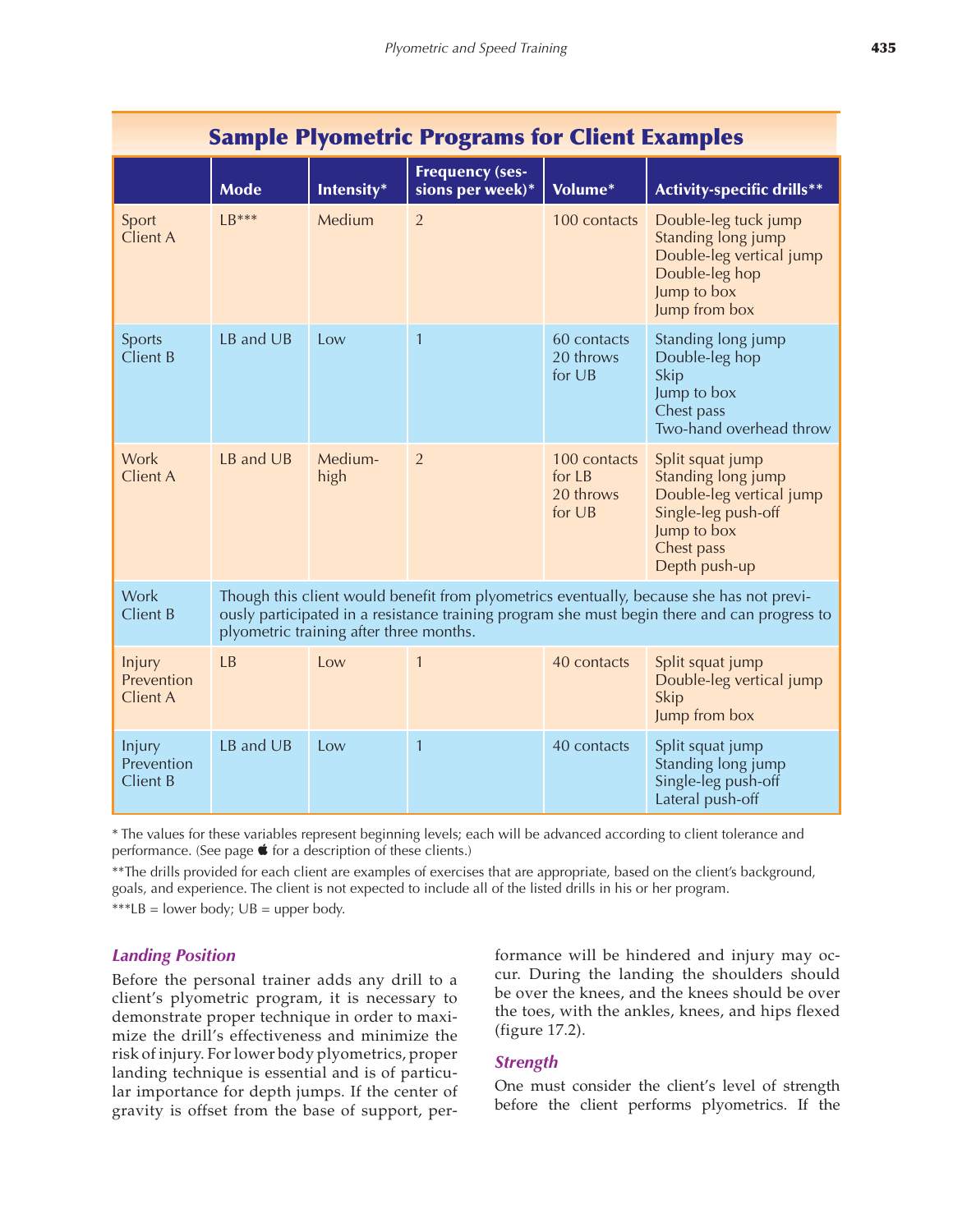### **TABLE 17.5**

| <b>Plyometric Warm-Up Drills</b> |                                                                                                                                                                    |  |  |
|----------------------------------|--------------------------------------------------------------------------------------------------------------------------------------------------------------------|--|--|
| <b>Dynamic</b><br>warm-up drill  | <b>Description</b>                                                                                                                                                 |  |  |
| Lunging                          | Performed to improve the client's readiness to move into a variety of positions<br>May be performed in a variety of directions (e.g., forward, diagonal, backward) |  |  |
| Toe jogging                      | Jogging while not allowing the heels to touch the ground                                                                                                           |  |  |
| Straight-leg jogging             | Jogging while maintaining an extended (or nearly extended) knee                                                                                                    |  |  |
| "Butt-kicker"                    | Jogging and allowing the heel to touch the buttocks through leg flexion                                                                                            |  |  |
| Skipping                         | Exaggerated mode of reciprocal upper and lower body movements                                                                                                      |  |  |
| Footwork                         | A variety of drills that require changes in direction (e.g., shuffling, sliding, carioca,<br>backward running)                                                     |  |  |





**Figure 17.2** Proper plyometric landing position. *(a)* The shoulders are in line with the knees, which helps place the center of gravity over the body's base of support. *(b)* The knees are in line with the feet. There is no valgus (·········) or varus (------) deviation.

client does not possess sufficient muscular strength, plyometrics should be delayed until certain standards—originally intended for athletes—are met. Because research has yet to define a prerequisite level of strength, the following guidelines offer the only published recommendations available for personal trainers to use when determining a client's readiness to participate in a plyometric training program.

For lower body plyometrics, the client's 1RM squat should be at least 1.5 times his or her body weight [17, 29, 46, 63, 83]. For upper body plyometrics, clients weighing more than 220 pounds (100 kilograms) should have a bench press 1RM of at least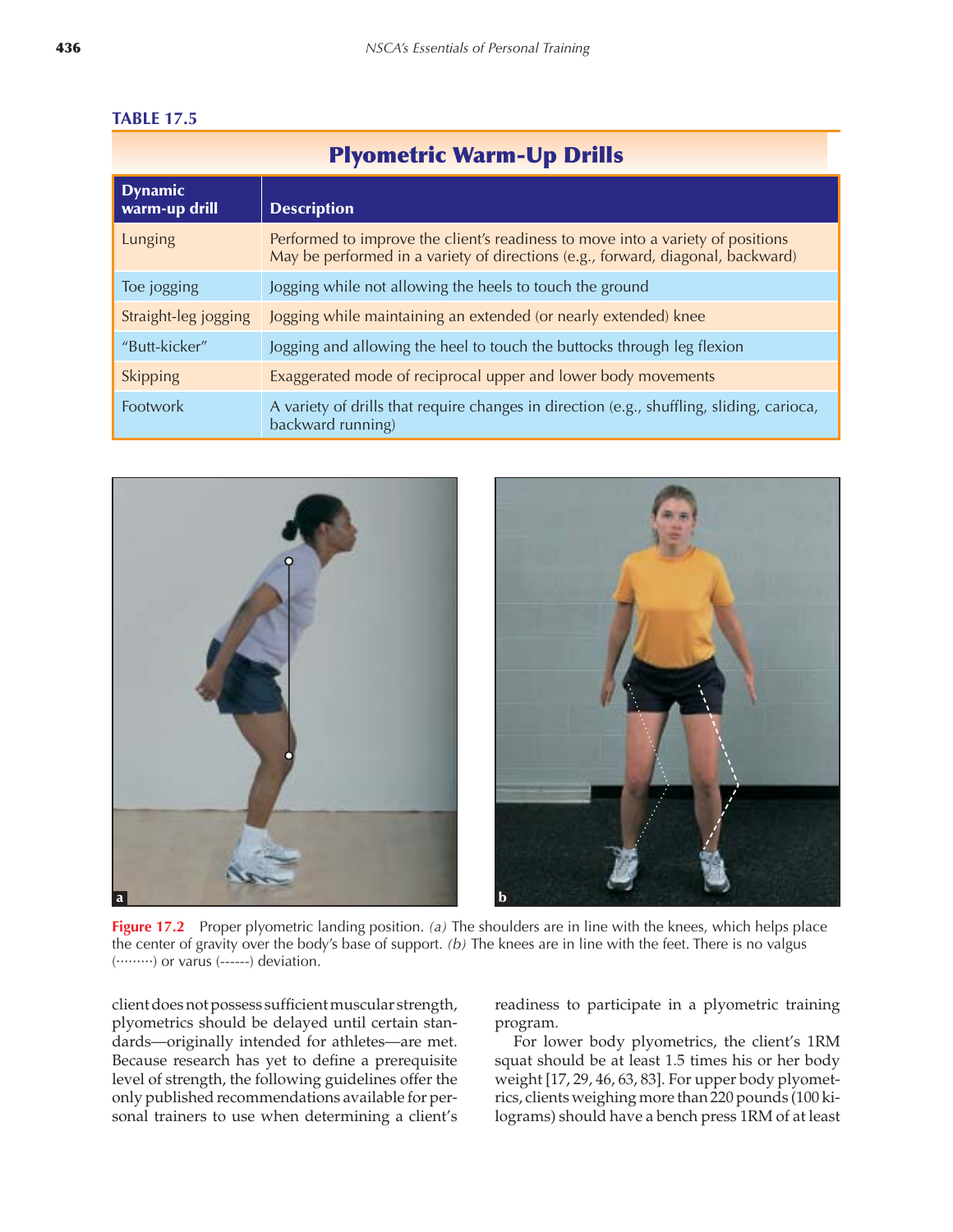1.0 times their body weight, while those under 220 pounds should have a bench press 1RM of at least 1.5 times their body weight [46, 63, 83]. An alternative measure of prerequisite upper body strength is the ability to perform five clap push-ups in a row [63, 83]. These guidelines assure that the client has sufficient strength to engage in plyometric exercises; but if this is not the case, the client may begin a plyometric training program using a low volume of low-intensity exercises provided that he or she has been consistently involved in a resistance training program. Table 17.4 provides suggested volumes according to different training experiences.

### *Speed*

Perhaps a more specific need for plyometric training participants is speed of exercise movement. Because plyometric exercise relies on quick movements, the ability to move rapidly is essential before a client begins a plyometric program. Again, in the absence of research specifying the level of speed necessary to perform plyometric exercise, the following requirements provide an acceptable speed base. For lower body plyometrics, the client should be able to perform five repetitions of the squat with 60% body weight in five seconds or less [63, 83]. To satisfy the speed requirement for upper body plyometrics, the client should be able to perform five repetitions of the bench press with 60% body weight in five seconds or less. Like the strength guidelines mentioned previously, the speed requirements provided here were originally intended for athletic populations. As with the strength requirement, should a client lack the speed of movement described here, he or she may begin a plyometric training program provided that the program starts with lower-intensity drills that do not rely as heavily on speed of movement (e.g., two-foot ankle hop, standing long jump, double-leg vertical jump).

### *Balance*

A less obvious lower body plyometric requirement is **balance—**the ability to maintain a position for a given period of time without moving. Many lower body plyometric drills require the client to move in nontraditional movement patterns (e.g., doubleleg zigzag hop and backward skip) or on a single leg (e.g., single-leg tuck jump and single-leg hop). These types of drills necessitate a solid, stable base of support upon which the client can safely and correctly perform the plyometric exercises. Even lower-intensity drills performed by clients just beginning a plyometric program require sufficient balance to prevent injury.

Three balance tests are provided in table 17.6 and are divided into level of difficulty; each test position must be held for 30 seconds [81]. For example, a client beginning plyometric training with double-leg drills for the first time is required to stand on one leg for 30 seconds without falling. An experienced client beginning an advanced plyometric training program involving single-leg drills must maintain a single-leg half-squat for 30 seconds without falling. The surface on which the balance testing is performed must be the same as that for the plyometric drills.

| <b>Balance Tests</b> |                   |                           |  |  |
|----------------------|-------------------|---------------------------|--|--|
| Level <sup>*</sup>   | <b>Position**</b> | <b>Drill variation***</b> |  |  |
| <b>Beginning</b>     | <b>Standing</b>   | Double leg<br>Single leg  |  |  |
| Intermediate         | Quarter-squat     | Double leg<br>Single leg  |  |  |
| Advanced             | Half-squat        | Double leg<br>Single leg  |  |  |

### **TABLE 17.6**

\*Each of these levels corresponds with a drill's intensity level (e.g., beginning-level balance corresponds with lowintensity plyometric drills).

\*\*The client is required to maintain each position with each variation for 30 seconds before attempting plyometric exercises of the same intensity and the more difficult balance test.

\*\*\*The type of balance test (i.e., how many legs are used) needs to match the intended type of plyometric drill (e.g., the beginning client has to pass the standing single-leg balance test to qualify to perform single-leg plyometric drills).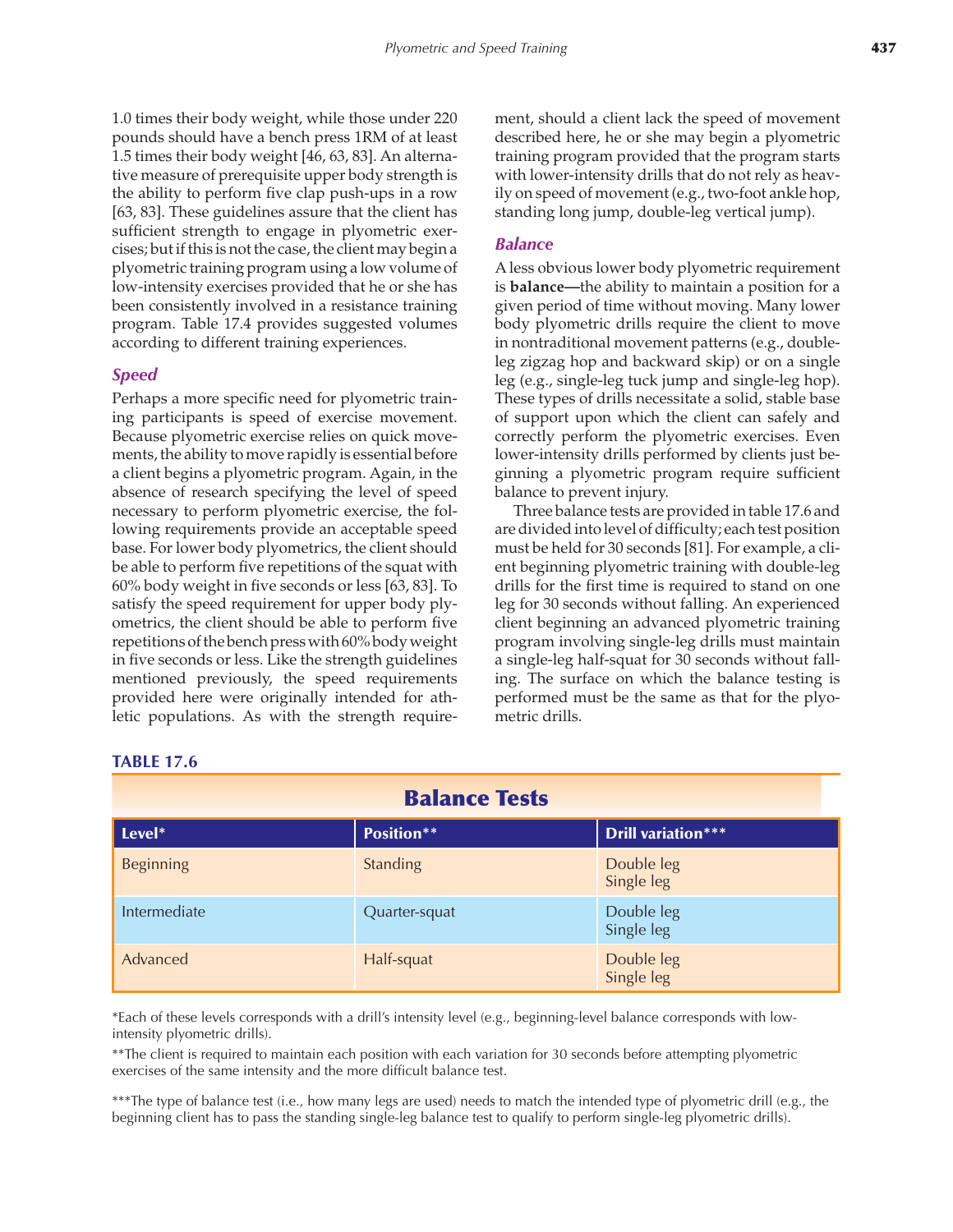### *Maturity*

Though one guideline is to exercise caution with use of plyometric training for clients under 14 years and older than 60 years of age, physical maturity should not be the sole determinant of plyometric preparedness; psychological and mental maturity are necessary before someone begins plyometric training. The client must respond positively to the personal trainer's instructions to proceed with plyometric training. If he or she does not, plyometric training should be postponed. Injury, overtraining, or undertraining may result if the client is inattentive to instructions.

#### *Physical Characteristics*

As with other forms of exercise, joint structure, posture, body type, and previous injuries must be examined and reviewed prior to beginning a plyometric training program. Previous injuries or abnormalities of the spine, lower extremities, or upper extremities may increase a client's risk of injury during performance of plyometric exercise. Specifically, clients with a history of muscle strains, pathological joint laxity, or spinal dysfunction, including vertebral disc dysfunction or compression injuries [36, 37], should exercise caution when beginning plyometric training [46, 72].

A specific characteristic requiring a personal trainer's caution is client size. Clients weighing more than 220 pounds (100 kilograms) may be at an increased risk for injury when performing plyometric exercises [63, 83]. Because greater weight increases joint compressive forces, these clients are at increased risk of injuring their lower extremity joints. Therefore, clients weighing over 220 pounds (100 kilograms) should avoid high-volume, highintensity plyometric exercises. For the same reason, clients weighing over 220 pounds should not perform depth jumps from heights greater than 18 inches (46 centimeters) [63, 83].

### **Equipment and Facilities**

In addition to proper participant fitness and health, the area where the client performs plyometric drills and the equipment used may significantly affect his or her safety.

### *Landing Surface*

To prevent injuries, the landing surface used for lower body plyometrics must possess adequate shock-absorbing properties but must not be so absorbent as to significantly increase the transition between eccentric and concentric phases. A grass

# **Minimum Requirements for Participation in a Plyometric Training Program**

- Proper technique for each drill
- More than three months of resistance training experience
- Sufficient strength, speed, and balance for the level of drill used
- Over 13 years of age
- No current injuries to involved body segments

field, a suspended floor, and rubber mats are good surface choices [46]. Surfaces such as concrete, tile, and hardwood are not recommended because they lack effective shock-absorbing properties [46]. Excessively thick (greater than or equal to six inches [15 centimeters]) exercise mats and mini-trampolines may extend the amortization phase, thus not allowing efficient use of the stretch reflex.

#### *Training Area*

The amount of space needed depends on the drill. Most bounding and running drills require at least 30 meters (33 yards) of straightaway, though some drills may require a straightaway of 100 meters (109 yards). For most standing, box, and depth jumps, only a minimal surface area is needed; but adequate height—three to four meters (9.8 to 13.2 feet)—is required.

### *Equipment*

Boxes used for box jumps and depth jumps must be sturdy and should have a nonslip top. Box heights should range from 6 to 42 inches (15-107 centimeters)  $[3, 24, 38, 50, 57]$  with landing surfaces of at least 18 by 24 inches (46 by 61 centimeters) [20]. The box should be constructed of sturdy wood (e.g., 3/4-inch [1.9-centimeter] plywood) or heavy gauge metal. To further reduce injury risk, ways to make the landing surface nonslip are to (1) add nonslip treads, (2) mix sand into the paint used on the box, or (3) affix rubberized flooring to the top of the box [20].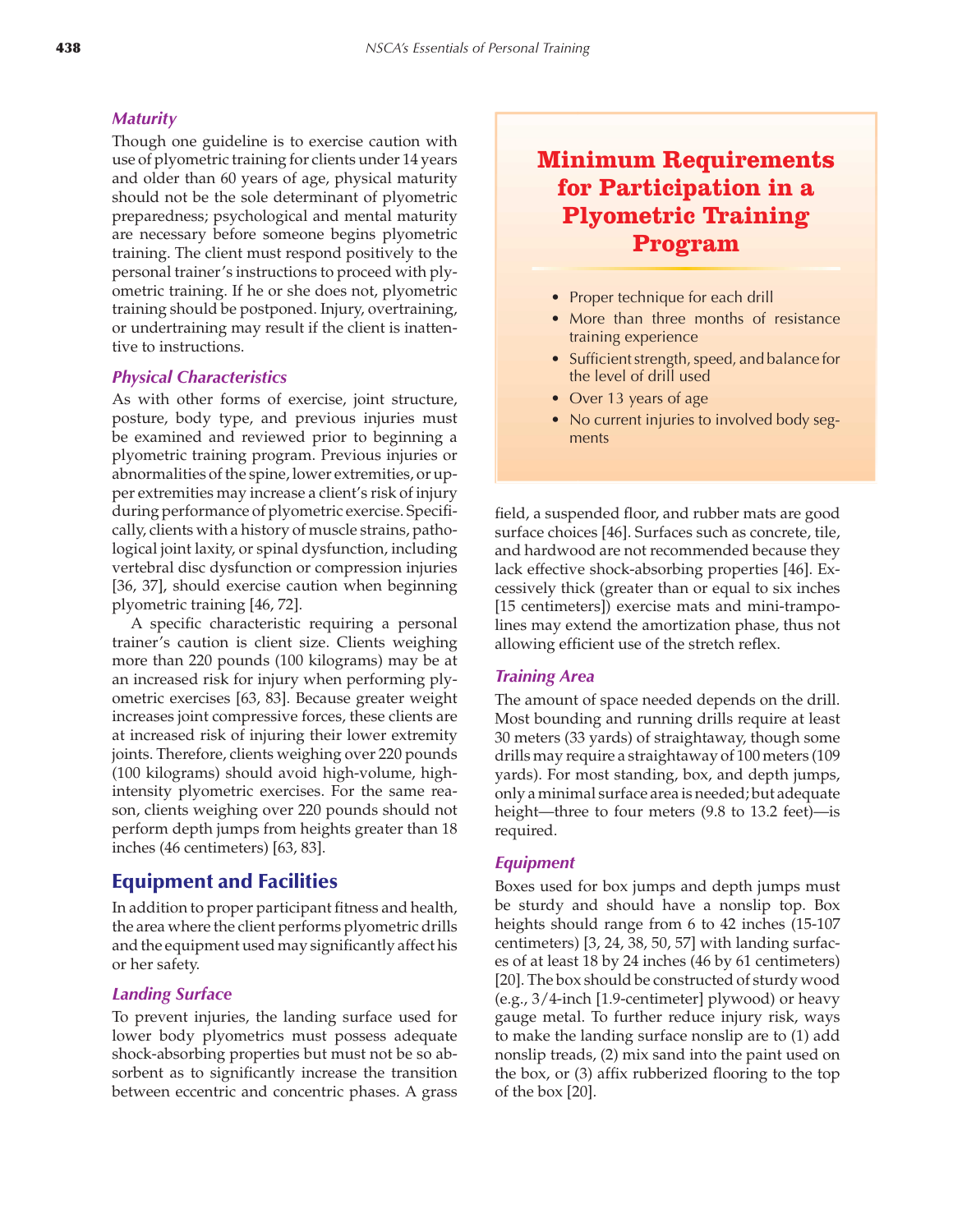#### *Proper Footwear*

Plyometrics require footwear with good ankle and arch support, good lateral stability, and a wide, nonslip sole [63, 83]. Shoes with a narrow sole and poor upper support (e.g., running shoes) may invite ankle problems, especially with excessive lateral movements.

### **Supervision**

In addition to the safety considerations already mentioned, clients must be closely monitored to ensure proper technique. Plyometric exercise is not intrinsically dangerous when performed correctly; but as with other forms of training, poor technique may unnecessarily predispose a client to injury. It is especially important for personal trainers to monitor client jumping and landing technique for lower extremity drills. In particular, personal trainers must instruct clients to avoid extremes of lateral knee motion (i.e., valgus and varus movements (see figure 17.2)) and to minimize time spent on the ground. While not passing them in the front (anteriorly), knees should line up with the second and third toes, with the amortization phase kept as short as possible. Should the client deviate from these norms, drill intensity should be lowered to allow successful completion of each drill. Common technique errors are provided for each drill at the end of this chapter.

# **Speed Training Mechanics and Physiology**

All sports depend on the speed of execution; that is, whether a client is a sprinter, cross country runner, or swimmer, success depends on the ability to perform a given task in the shortest time possible. Speed training has been classically considered a modality used to improve sport function. Indeed, many of the concepts discussed in the paragraphs that follow are difficult to incorporate into personal training programs for those uninvolved in sport. For example, training to improve speed in soccer and baserunning in baseball should seem obvious. Training to improve speed in a work setting is more challenging to envision and difficult to defend as an appropriate exercise mode for the personal trainer to choose. The paragraphs that follow, then, use primarily athletic settings and situations as examples. Some nonsporting applications, however, are provided as appropriate.

# **Speed Training Definitions**

The basis of speed training is the application of maximal force in a minimal amount of time. Accomplished in a variety of ways, this simply means that if a client is to move more quickly, he or she must *explode* when his or her feet are on the ground. **Speed-strength** is this application of maximum force at high velocities [79, 80]. People improve speed-strength in essentially the same way they improve muscular power production, by performing rapid movements both with and without resistance. Examples include weightlifting-type movements (e.g., power clean, hang clean, snatch) and plyometric exercise; each of these exercise modes is performed quickly to potentiate muscle force through the release of stored elastic energy and the stretch reflex. Therefore, to improve speedstrength, the exercise prescription should rely on powerful exercises and avoid those requiring slow movement [76].

**Speed-endurance** is the ability to maintain running speed over an *extended duration* (typically longer than six seconds) [28]. The development of speed-endurance helps prevent a client from slowing down during a maximal-speed effort. Consider a soccer player caught from behind on a breakaway or a police officer on foot who is unable to keep up with a fleeing suspect. Each of these illustrates poor speed-endurance; that is, each person either slowed down or was unable to accelerate due to fatigue.

# **Sprinting Technique**

Technique evaluation is an important tool to use when assessing movement efficiency and, ultimately, when training to improve speed. The basic techniques of running are presented in chapter 14; running for speed, or sprinting, though similar, is a considerably different form of training. Like running, sprinting is a somewhat natural activity, though it may be performed in a variety of ways. Because of this relative normalcy, technique training should initially focus on optimizing form and correcting faults [22]; developing completely new movement patterns is typically unnecessary. The form and faults that characteristically need correction center on posture and action of the legs and arms. Maximizing sprinting speed, therefore, depends on a combination of optimal body posture, leg action, and arm action (figure 17.3, a-b) [26, 39, 47, 58, 70, 75].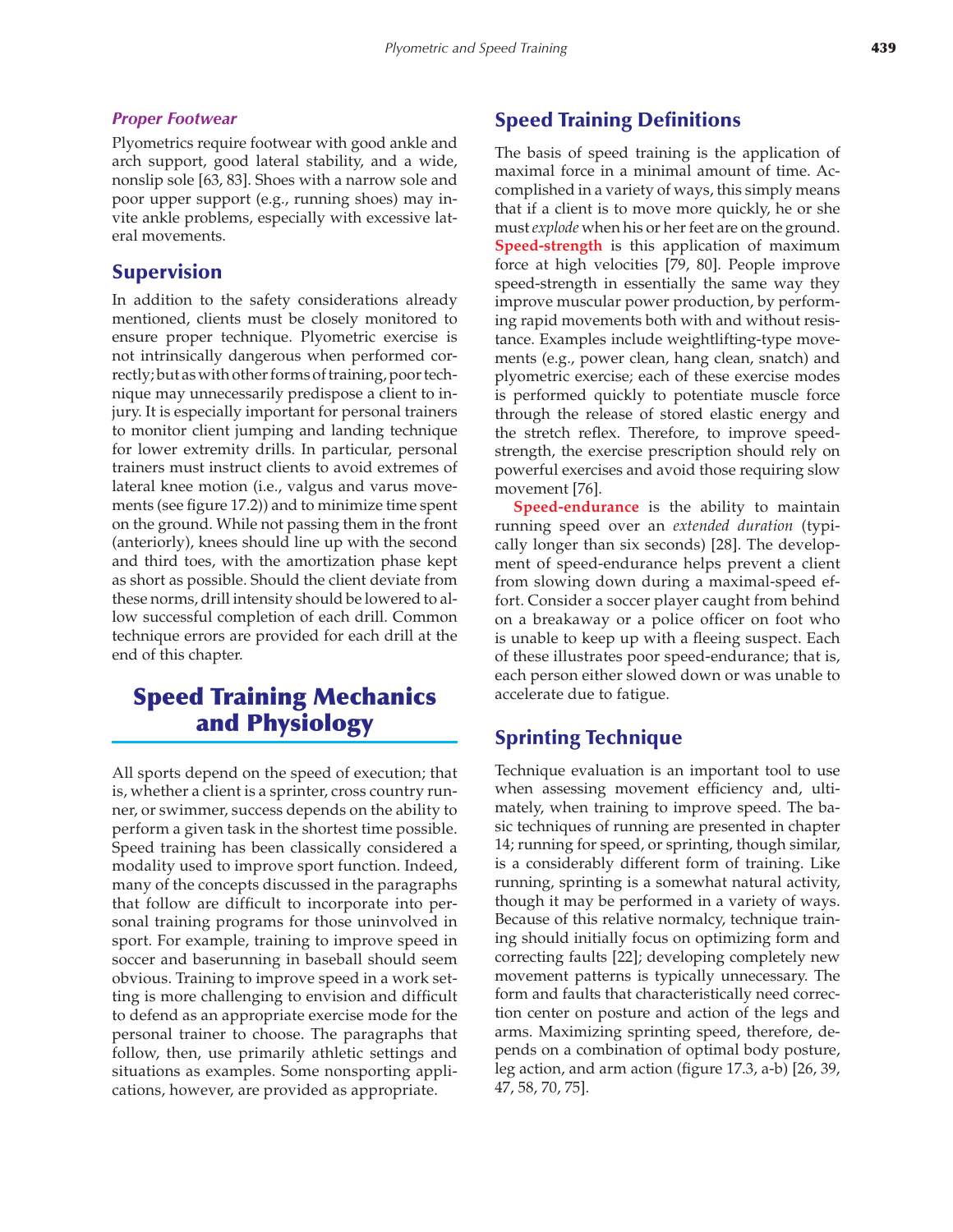#### *Posture*

While maintaining a relaxed, upright position, the head, torso, and legs should be aligned at all times. Although commonly viewed as a controlled fall [13], sprinting may be more accurately described as a series of "ballistic strides where the body is repeatedly launched forward as a projectile" [71]. The body should lean forward approximately 45 degrees during acceleration and should quickly move upright to a less than 5-degree lean during maximal speed (with the lean coming from the ground up, not the waist up). Head should be relaxed with minimal movement, and eyes should be focused straight ahead.

#### *Leg Action*

During the **support phase,** the client's weight should be concentrated near the ball of the foot directly under the client; once the foot leaves the ground it remains dorsiflexed and should move directly toward the buttocks. Increasing sprinting speed should increase the height the foot moves toward the buttocks (the heel kick). The knee then extends to an approximately 90-degree position and then becomes nearly straight as the foot moves down and forward during flight. At foot strike, the foot should be placed directly under—or a very short distance in front of—the hips (i.e., center of gravity). Ground contact time should be minimal while allowing explosive leg movement.

#### *Arm Action*

Remaining relaxed, each elbow should be flexed to approximately 90 degrees; movement must be an aggressive front-to-back action originating from the shoulder with minimal frontal plane motion. Hands should rise to nose level during anterior arm swing and should pass the buttocks when moving posteriorly. Using aggressive hand and knee hammering or punching motions helps to improve leg action.

During a sprint, support time should be kept brief<br>while braking forces at ground contact are minimized and the backward velocity of the lower leg and foot at touchdown is maximized. Maximizing sprinting speed depends on a combination of optimal body posture, leg action, and arm action.

# **Speed Training Program Design**

As with plyometric exercise prescription, research on program design for speed training is sparse and therefore practical experience must be the guide. Speed training exercise prescription uses typical program design variables to provide a safe and effective plan to improve a client's speed.

### *Mode*

The *mode* of speed training is determined by the speed characteristics that the given drill is designed



**Figure 17.3** Proper sprinting technique. *(a)* At initial acceleration, the body should be leaning forward approximately 45 degrees, and *(b)* should then quickly move upright to a less than 5-degree lean.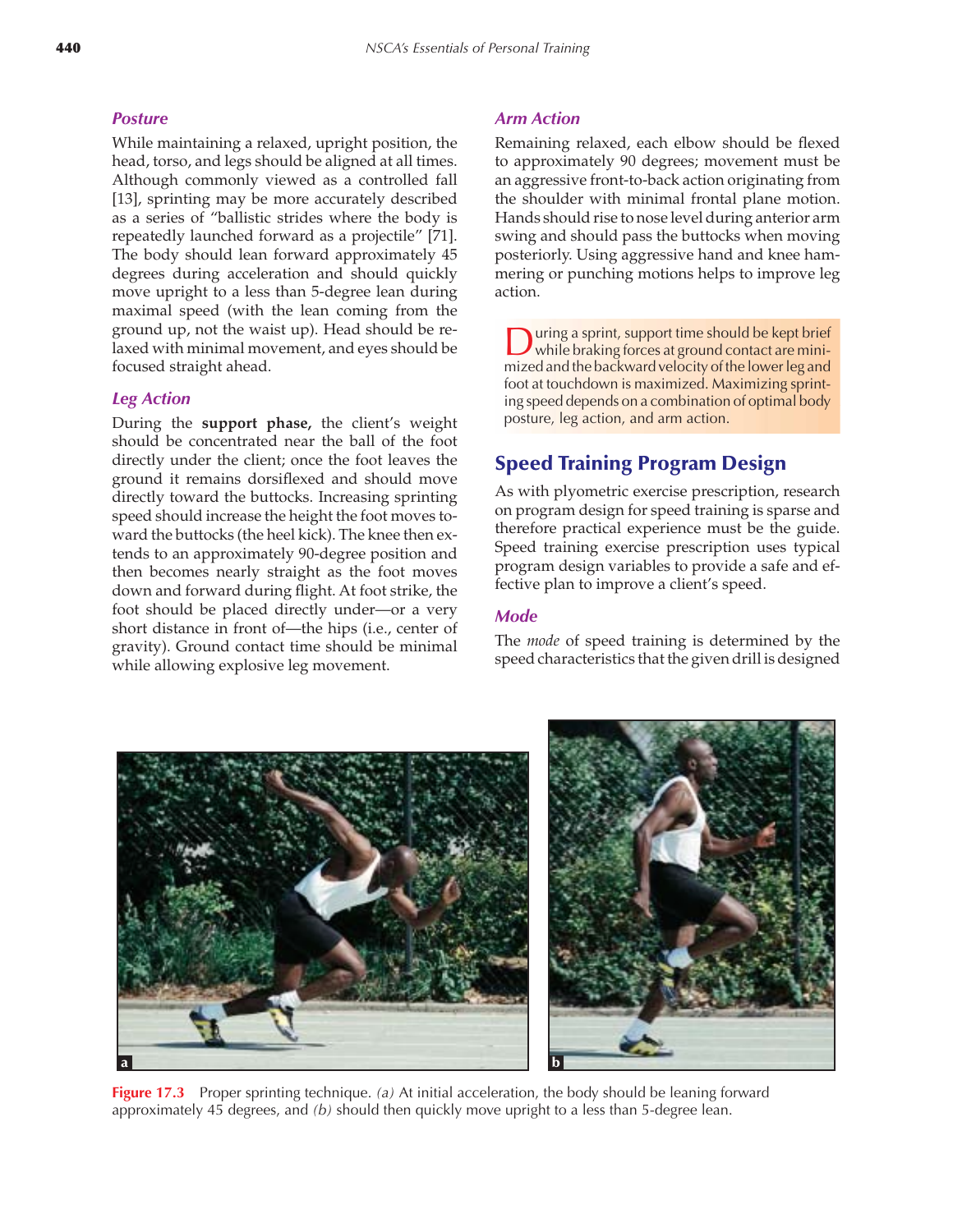to improve. Speed training focuses on three areas: form, stride frequency, and stride length. Improving sprinting technique may be accomplished in a number of ways, including sprint performance, stride analysis, and specific **form drills.** Drills designed to improve form are provided at the end of this chapter.

Within an analysis of running speed, stride frequency and stride length have an intimate relationship. In general, as both the **stride frequency** (the number of strides performed in a given amount of time) and **stride length** (the distance covered in one stride) increase, running speed improves. During the start, speed is highly dependent on stride length; as sprinting speed increases, frequency becomes the more important variable [61, 66, 67, 75, 87]. Of the two components, stride frequency is likely the more trainable, as stride length is highly dependent on body height and leg length [61, 62].

Stride frequency is typically increased through the use of **sprint-assisted training,** or running at speeds greater than a client is able to independently achieve [25]. The supramaximal speed forces the client to take more steps than he or she is accustomed to taking during a typical sprint. Assuming that stride length remains the same as during normal sprinting, increasing the frequency of strides will help the client run faster. There are a variety of methods by which to accomplish sprint-assisted training, including downgrade sprinting (3-7 degrees), high-speed towing, and use of a high-speed treadmill. Regardless of the method used, sprintassisted training should not increase speed by more than 10% of the client's maximal speed.

Sprint-assisted training is an advanced technique that requires careful instruction and demonstration on the part of the personal trainer and clear understanding on the part of the client. Sprint-assisted training may cause a client to alter his or her technique, which will affect running without assistance. Further, a proper warm-up to each session should be considered mandatory.

**Resisted sprinting** is used to help a client increase stride length, as well as speed-strength, by increasing the client's ground force production during the support phase [26, 31, 39, 42, 47, 51, 55, 73], which is arguably the most important determinant of speed [76]. Again, while maintaining proper form, clients may use upgrade sprinting or sprinting while being resisted by a sled, elastic tubing, or a parachute [25]. Resisted sprinting should not increase external resistance by more than 10% [71].

As with most other speed training techniques, resisted sprinting targets clients wanting to improve

speed strength. Adding resistance to a nonathletic client's gait, however, may also improve function. For example, attaching elastic tubing to provide resistance to a 70-year-old client during walking may improve his or her ability to walk up hills or may increase confidence during walking, thereby reducing the risk of injury from a possible fall. Providing resistance to a construction worker by having the individual push a weighted implement or sled may improve his or her ability to push a wheelbarrow filled with cement.

Although nearly all clients may perform form drills, sprint-assisted and -resisted training may be too advanced for some. A more general mode of speed training that most clients can easily perform is **interval sprinting.** Specifically, a client sprints (or runs or walks, depending on abilities) as fast as possible over a given distance or for a predetermined amount of time, then rests. Following the rest period, the client repeats the bout. In performing interval training, clients are able to maintain higherintensity work periods (i.e., sprint/run/walk) by interspersing them with times of rest [33].

#### *Intensity*

Speed training *intensity* refers to the physical effort required during execution of a given drill, and is controlled both by the type of drill performed and by the distance covered. The intensity of speed training ranges from the low-level form drills to sprint-assisted and -resisted sprinting drills that apply significant stress to the body.

#### *Frequency*

*Frequency,* the number of speed training sessions per week, depends on the client's goals. As with other program variables, research is limited on the optimal frequency for speed training sessions; again, personal trainers must rely on practical experience when determining the appropriate frequency. For clients who are athletes participating in a sport, two to four speed sessions per week is common; nonathletic clients may benefit from one to two speed sessions per week.

#### *Recovery*

Because speed training drills involve maximal efforts to improve speed and anaerobic power, complete, adequate *recovery* (the time between repetitions and sets) is required to ensure maximal effort with each repetition [63, 83]. The time between repetitions is determined by a proper work-to-rest ratio (i.e., a range of 1:5 to 1:10) and is specific to the volume and type of drill being performed. That is, the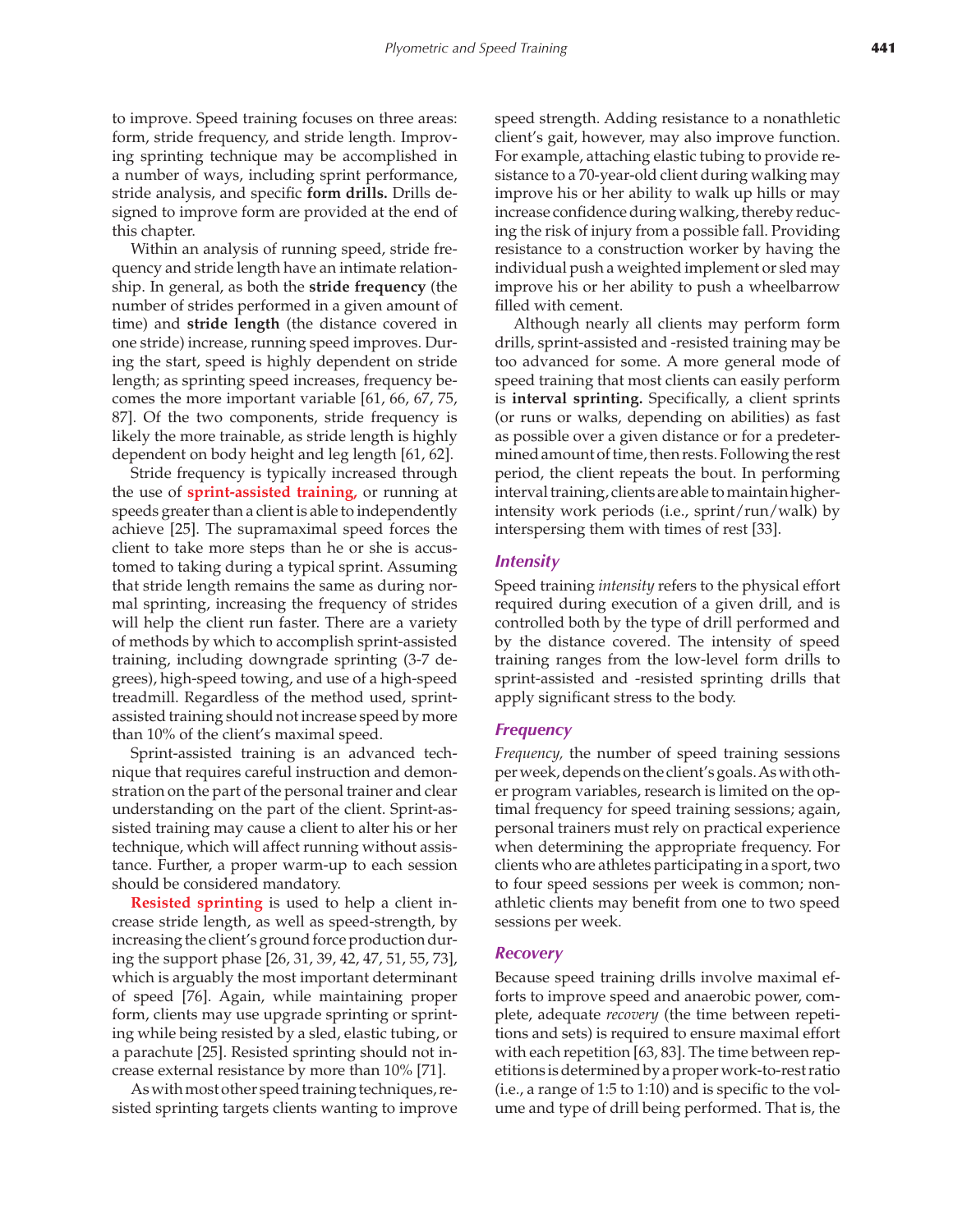higher the intensity of a drill, the more rest a client requires. Recovery for form training may be minimal, whereas rest between repetitions of downgrade running may last two to three minutes.

### *Volume*

Speed training *volume*typically refers to the number of repetitions and sets performed during a given training session and is normally expressed as the distance covered. For example, a client beginning a speed training program may start with a 30 meter (33-yard) sprint but advance to 100 meters (109 yards) per repetition for the same drill. As with intensity, speed training volume should vary according to the client's goals.

### *Progression*

Speed training must follow the principles of progressive overload—a systematic increase in training frequency, volume, and intensity through various combinations. Typically, as intensity increases, volume decreases. The program's intensity should progress from

- 1. low to moderate volume of low-intensity speed drills (e.g., stationary arm swing) to
- 2. low to moderate volumes of moderate intensity (e.g., butt kicker) to
- 3. low to moderate volumes of moderate to high intensity (e.g., downhill sprinting).

#### *Warm-Up*

As with any training program, the speed training session must begin with both general and specific warm-ups (refer to chapter 12 for a discussion of warm-up). The specific warm-up for speed training should consist of low-intensity, dynamic movements. Once mastered, many of the form drills provided at the end of this chapter may be incorporated into warm-up drills.

# **Speed Training Safety Considerations**

While not inherently dangerous, speed training like all modes of exercise—places the client at risk of injury. Injuries during speed training commonly occur because of insufficient strength or flexibility, inadequate instruction and supervision, or inappropriate training environment.

### **Pretraining Evaluation**

To reduce the risk of injury during participation in a speed training program, the client must understand proper technique and possess a sufficient base of strength and flexibility. In addition, the client must be sufficiently prepared to participate in a speed training program. The following evaluative elements will help determine whether a client meets these conditions.

#### *Physical Characteristics*

As in the case of other forms of exercise, it is necessary to examine and review joint structure, posture, body type, and previous injuries before a client begins a speed training program. Previous injuries or abnormalities of the spine, lower extremities, and upper extremities may increase a client's risk of injury during participation in a speed training program. An area of concern is hamstring flexibility and strength; as the swing leg—the leg not on the training surface—transitions from an eccentric muscle action to concentric, the hamstring must be prepared to undergo extreme amounts of stretch (during the eccentric phase of the movement) followed by nearly instantaneous concentric muscle action. If this muscle is not prepared (through both strength and flexibility training), injury becomes likely.

### *Technique and Supervision*

When a client will be performing speed training drills, the personal trainer must demonstrate proper technique—as previously described—to maximize the drill's effectiveness and to minimize the risk of injury. Posture and proper arm and leg actions are especially important characteristics for the personal trainer to watch. It is essential to monitor clients closely to ensure proper movement patterns and sprinting technique. Should the client not demonstrate correct technique, drill intensity must be lowered to allow successful completion of each drill. Common technique errors are listed for each drill at the end of this chapter.

### **Exercise Surface and Footwear**

In addition to proper participant fitness, health, and technique, the area where the client performs speed training drills may significantly affect his or her safety. To prevent injuries, the landing surface used for speed training drills must possess adequate shock-absorbing properties, but must not be so absorbent as to significantly increase the transition between the eccentric and concentric phases of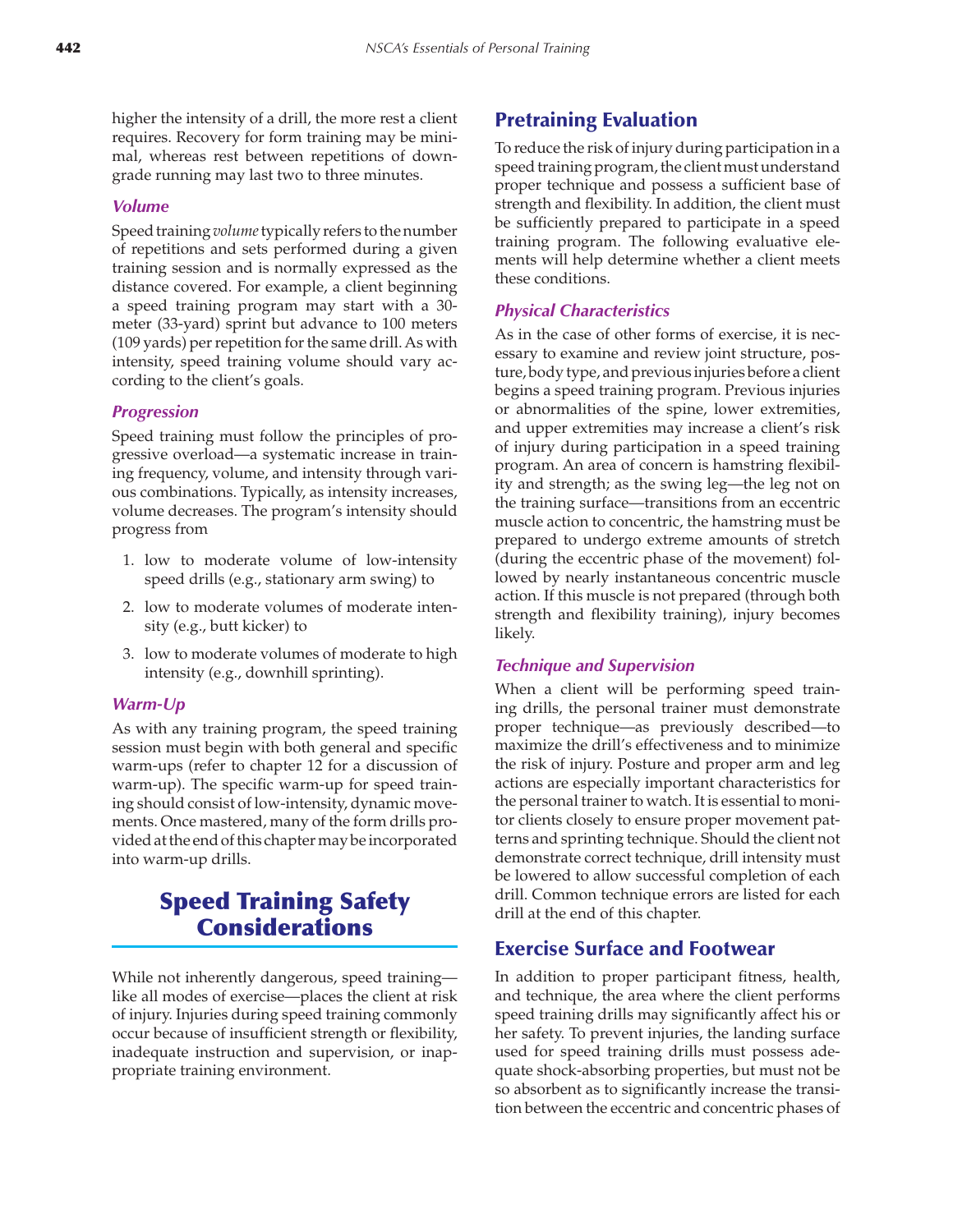the SSC. Grass fields, suspended floors, and rubber mats are good surface choices [46]. Avoid excessively thick exercise mats (greater than or equal to six inches [15 centimeters]) because they may lengthen the amortization phase, thus not allowing efficient use of the stretch reflex. In addition, footwear with good ankle and arch support and a wide, nonslip sole is required [63, 83].

# **Combining Plyometrics and Speed Training With Other Forms of Exercise**

Plyometrics and speed training are just parts of a client's overall training program. Many sports and activities use multiple energy systems or require other forms of exercise to properly prepare athletes for their competitions or to help clients reach their goals. A well-designed training program must address each energy system and training need.

# **Resistance, Plyometric, and Speed Training**

Combining plyometric and speed training with resistance training requires careful consideration to optimize recovery while maximizing performance. The following list and table 17.7 provide appropriate guidelines for developing a program that combines these different, but complementary, modes of training:

• In general, clients should perform *either*lower body plyometric training, speed training, *or*  lower body resistance training on a given day, but not more than one of these types of training on the same day.

- It is appropriate to combine lower body resistance training with upper body plyometrics, and upper body resistance training with lower body plyometrics.
- Performing heavy resistance training and plyometrics on the same day is not usually recommended [17, 42]. However, some athletes may benefit from **complex training—**a combination of resistance and plyometric training—by performing high-intensity resistance training followed by plyometrics. If an individual is engaging in this type of training, adequate recovery between the plyometrics and other high-intensity lower body training—including speed training—is essential.
- Traditional resistance training exercises may be combined with plyometric movements to further enhance gains in muscular power [85, 86]. For example, performing a squat jump with approximately 30% of one's 1RM squat as an external resistance further increases performance [85, 86]. This is an advanced form of complex training that should be performed only by clients with previous participation in high-intensity plyometric training programs.

# **Plyometric and Aerobic Exercise**

Many sports and activities require both a power and an aerobic component. It is necessary to combine multiple types of training to best prepare clients for these types of sports. Because aerobic exercise may have a negative effect on power production during a given training session [17], it is advisable to perform plyometric exercise prior to the longer, aerobic endurance-type training. The design variables do not change and should complement each other

| Day       | <b>Resistance training</b> | <b>Plyometric training</b> | <b>Speed training</b>                |
|-----------|----------------------------|----------------------------|--------------------------------------|
| Monday    | Upper body                 | Lower body                 | Rest                                 |
| Tuesday   | Lower body                 | Upper body                 | Rest                                 |
| Wednesday | Rest                       | Rest                       | Technique and sprint-assisted drills |
| Thursday  | Upper body                 | Lower body                 | Rest                                 |
| Friday    | Lower body                 | Upper body                 | Rest                                 |
| Saturday  | Rest                       | Rest                       | Technique and sprint-resisted drills |

**Sample Schedule for Resistance, Plyometric, and Speed Training**

### **TABLE 17.7**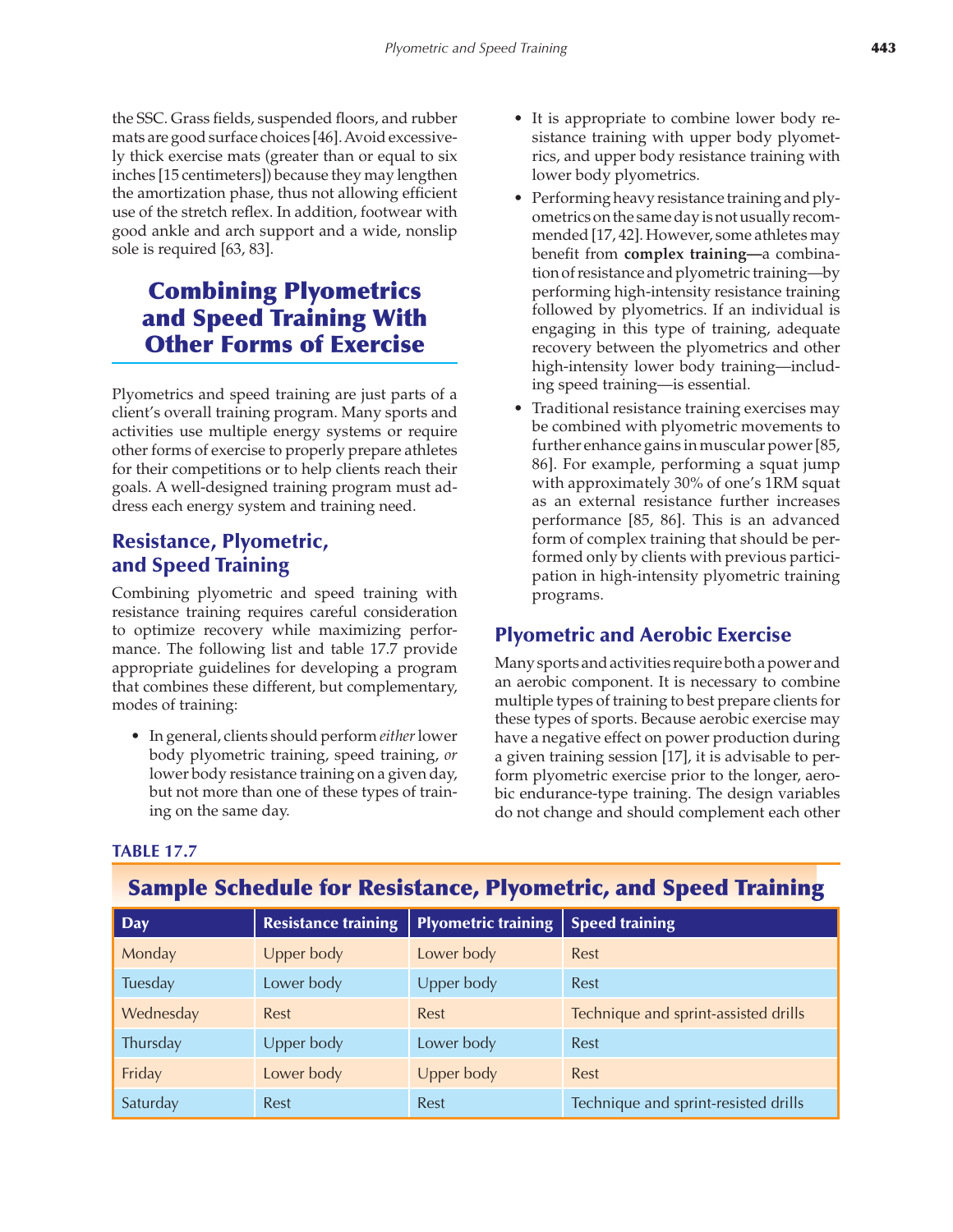to most effectively train the athlete for competition or help a client meet his or her goals. Recent studies actually indicate that plyometrics may improve long-distance running [77]; therefore adding lowintensity bounding-type drills to non-running days may improve long-distance running performance.

Plyometric exercise should be incorporated into an overall training program, including both strength and aerobic exercise. Speed training may be combined with plyometric and resistance training, but this requires careful planning to optimize recovery while maximizing performance.

# **CONCLUSION**

The ability to apply force quickly and provide an overload to the agonist muscles is the major goal of plyometric training, a benefit to most sporting activities and many occupations. Further, because the ability to move rapidly is needed in sport, speed training may be another important component to include for clients active in competitive and recreational sports. Necessary during performance of each of these forms of exercise is the proper application of force to the ground in a minimal amount of time. If the force used is insufficient or if it requires too long a time to generate, the ability to effectively accelerate, change direction, or overtake an opponent is lost.

In addition to improving the potential to succeed in sport, speed and especially plyometric training may improve function on the job or may reduce the risk of injury. Many occupations require employees to lift or move large objects, move quickly, or otherwise perform explosive movements. Using the plyometric and speed training principles outlined is an ideal method of improving the important speed-strength quality important to so many activities. In addition, the ability to decelerate efficiently and under control is indispensable to any attempt to reduce a client's risk of injury. Proper performance of plyometric drills helps clients learn how to decelerate when landing from a jump or when changing directions.

Plyometric training and speed training should not be considered ends in themselves, but as parts of an overall program (in addition to resistance, flexibility, and aerobic training and proper nutrition). Clients possessing adequate levels of strength perform plyometric and speed training drills more successfully. Further, combining these modes of exercise with others allows clients to optimize performance, regardless of sport or activity requirements.

# **Plyometric and Speed Drills**

### **Lower-Body Plyometric Drills**

| Double-Leg Hop $\dots\dots\dots\dots\dots\dots\dots\dots\dots$ |  |
|----------------------------------------------------------------|--|
|                                                                |  |
|                                                                |  |
| Alternate Leg Bound—Double Arm                                 |  |
|                                                                |  |
|                                                                |  |
|                                                                |  |

### **Upper-Body Plyometric Drills**

### **Speed Drills**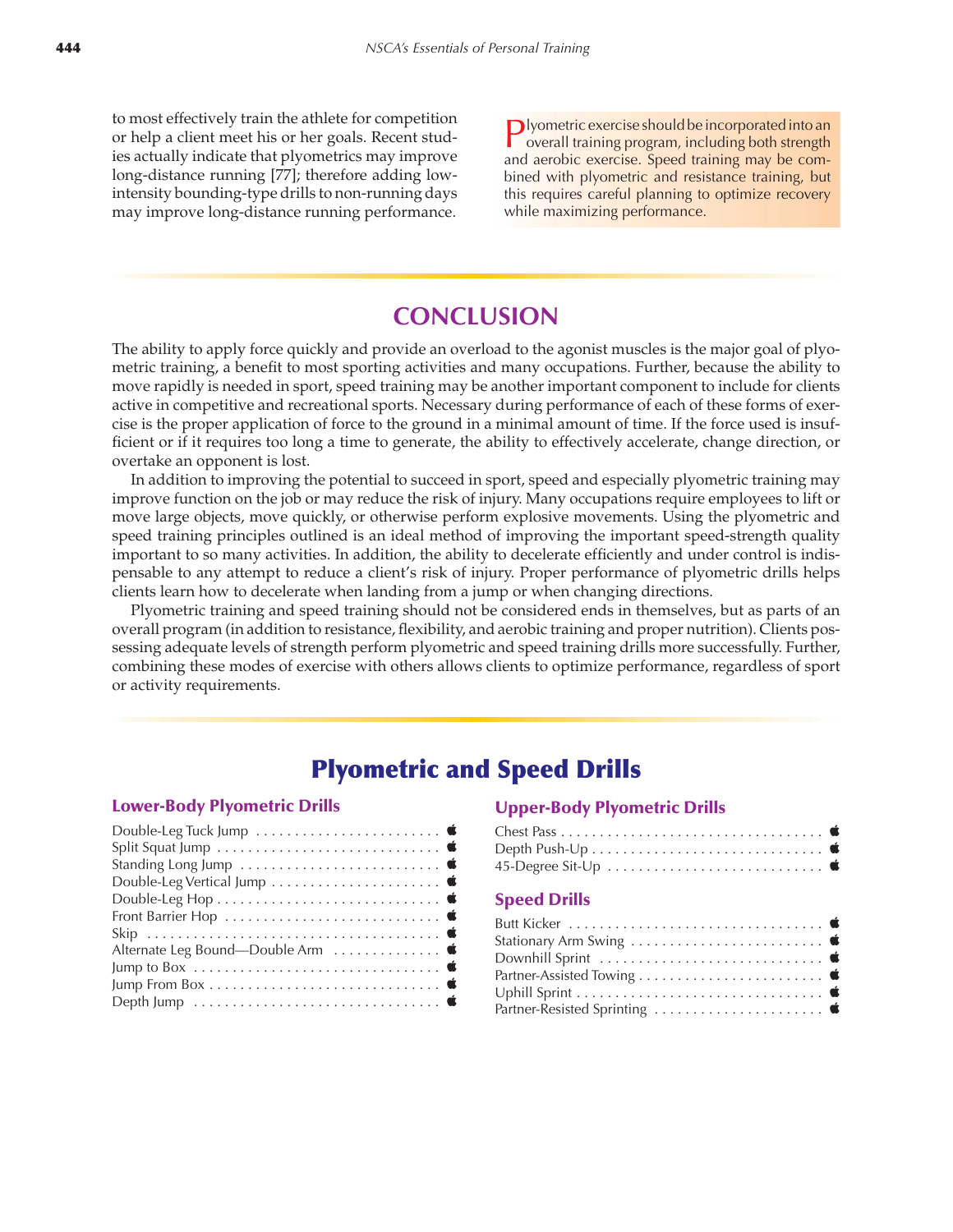# **Lower Body Plyometric Drills**

### *Double-Leg Tuck Jump*

*Intensity level:* Medium

*Direction of jump:* Vertical

- *Beginning position:* Assume a comfortable upright stance with feet shoulder-width apart.
- *Arm action:* Double arm

*Preparatory movement:* Begin with a countermovement.

- *Upward movement:* Explosively jump up. Pull the knees to the chest and quickly grasp the knees with both hands and release before landing.
- *Downward movement:* Land in the starting position and **immediately** repeat the jump.
- *Advanced variation:* A way to increase the intensity of the double-leg tuck jump is to perform the jump with one leg only. This changes the drill's intensity from medium to high.

# **Common Errors**

- Amortization phase (i.e., time on the floor/ground) is too long.
- *Split Squat Jump*

*Intensity level:* Medium

### *Direction of jump:* Vertical

*Beginning position:* Assume a lunge position with one leg forward (hip and knee joints in approximately 90 degrees of flexion) and the other behind the midline of the body.

*Arm action:* Double or none

- *Preparatory movement:* Begin with a countermovement.
- *Upward movement:* Explosively jump up, using the arms to assist as needed. Maximum height and power should be emphasized.
- *Downward movement:* When landing, maintain the lunge position (same leg forward) and **immediately** repeat the jump.
- *Note:* After completing a set, rest and switch front legs.
- *Advanced variation:* While off the ground, switch the position of the legs so the front is in the back and the back is in the front. When landing, maintain the lunge position (opposite leg forward) and immediately repeat the jump.

# **Common Errors**

• The lunge position is too shallow.

• Clients do not jump and land in the same place; there is excessive lateral and anterior/ posterior movement.



- Amortization phase (i.e., time on the floor/ ground) is too long.
- Clients do not jump and land in the same place; there is excessive lateral and anterior/ posterior movement.



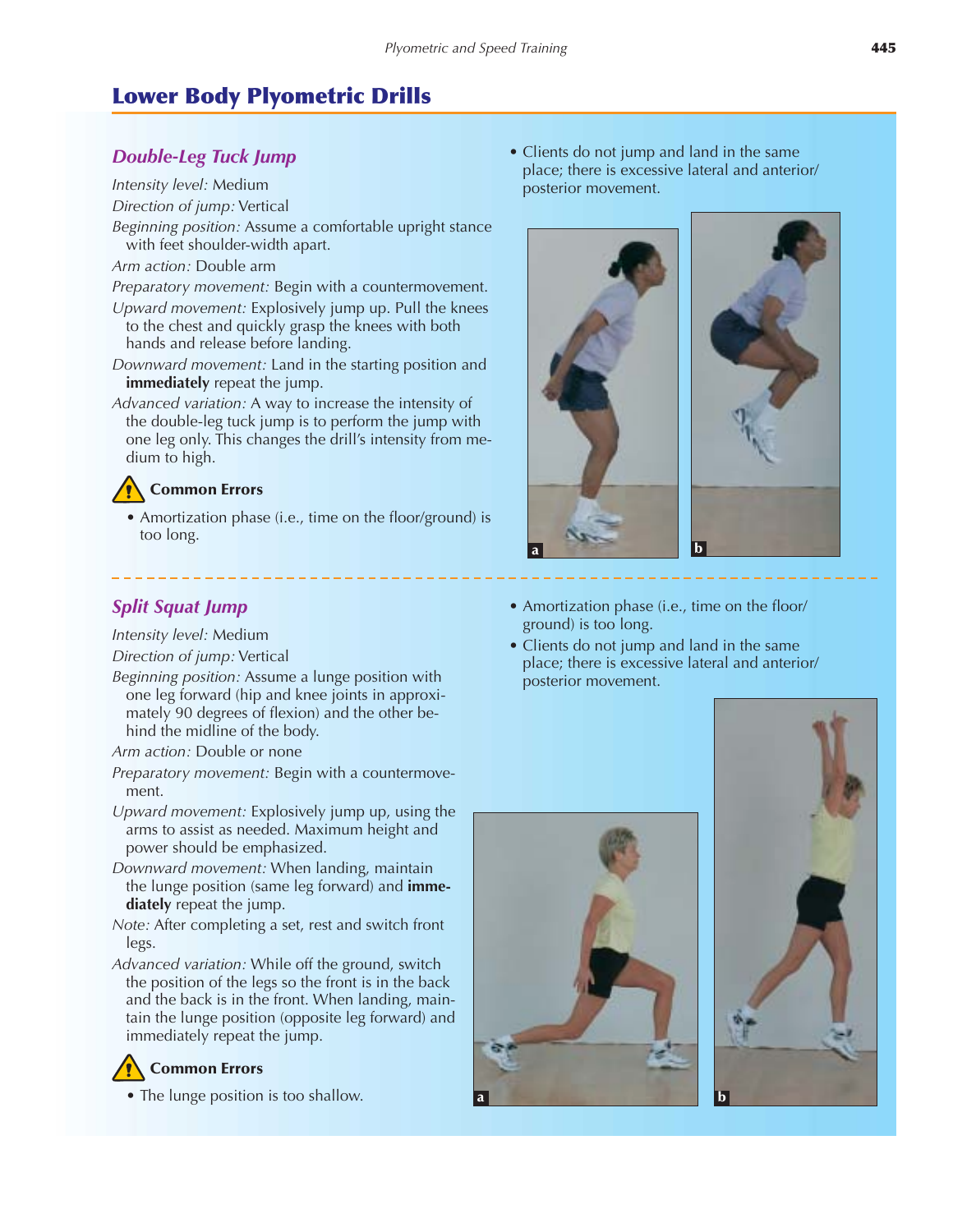# *Standing Long Jump*

#### *Intensity level:* Low

*Direction of jump:* Horizontal

*Beginning position:* Half-squat position with feet shoulder-width apart

- *Arm action:* Double arm
- *Preparatory movement:* Begin with a countermovement.
- *Upward movement:* Explosively jump forward as far as possible with both feet. Use the arms to assist with the jump.
- *Downward movement:* Land in the starting position and repeat jump. Allow complete rest between repetitions.



# **Common Errors**

• Clients jump and land asynchronously; that is, feet neither leave nor contact the floor/ground at the same time.

# *Double-Leg Vertical Jump*

### *Intensity level:* Low

*Direction of jump:* Vertical

*Beginning position:* Assume a comfortable upright stance with feet shoulder-width apart.

### *Arm action:* Double arm

- *Preparatory movement:* Begin with a countermovement.
- *Upward movement:* Explosively jump up with both legs, using both arms to assist and reach for a target.
- *Downward movement:* Land in the starting position and repeat the jump. Allow complete recovery between jumps.
- *Advanced variation:* One can increase the intensity of the double-leg vertical jump by performing the jump with one leg only. This changes the drill's intensity from low to high.

# **Common Errors**

• Countermovement is too deep.

# *Double-Leg Hop*

*Intensity level:* Medium *Direction of jump:* Horizontal and vertical



• Clients do not jump and land in the same place; there is excessive lateral and anterior/ posterior movement.





*Beginning position:* Assume a comfortable upright stance with feet shoulder-width apart.

*Arm action:* Double arm

*Preparatory movement:* Begin with a countermovement.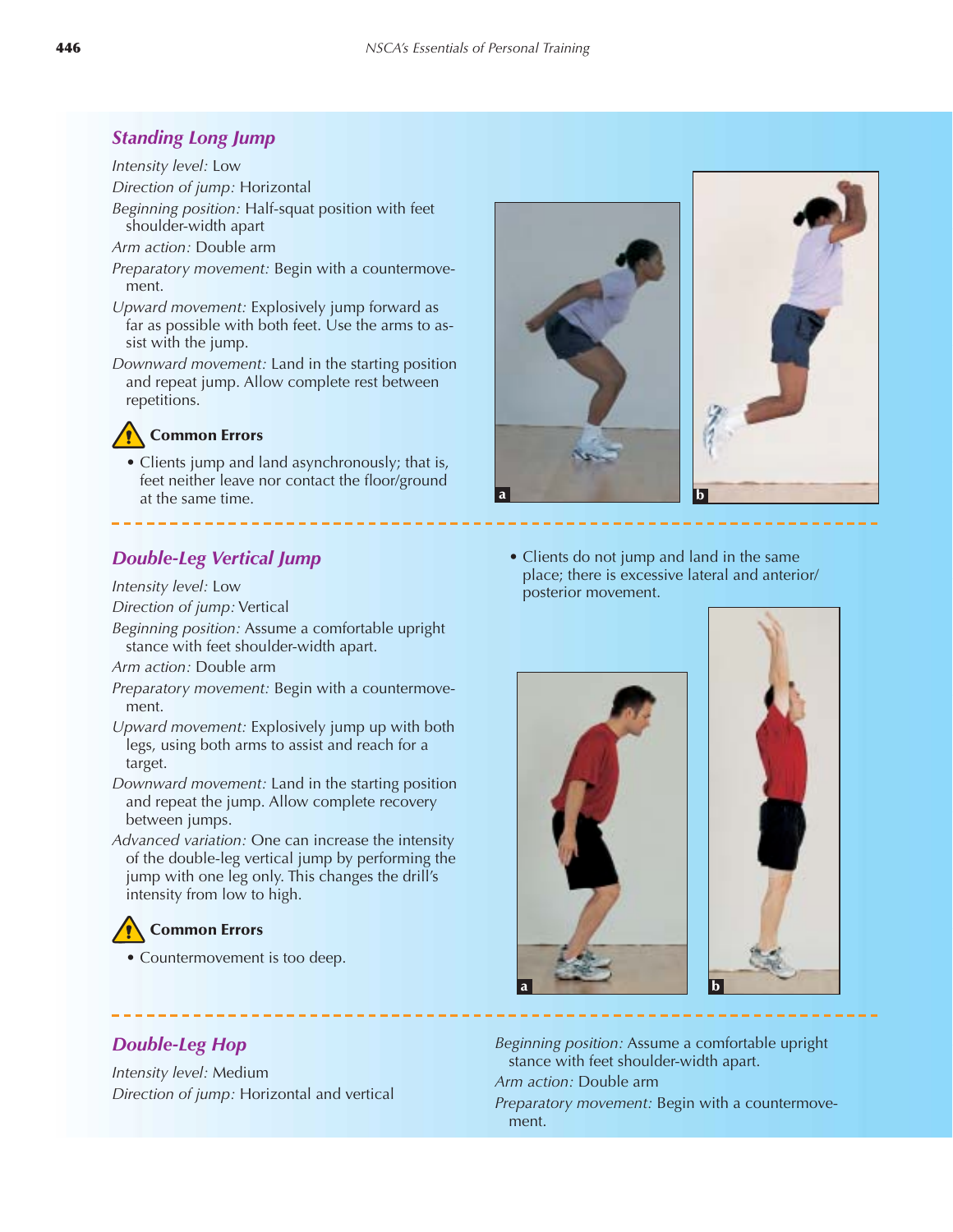- *Upward movement:* Jump as far forward as possible.
- *Downward movement:* Land in the beginning position and **immediately** repeat the hop.
- *Advanced variation:* A way to increase the intensity of the double-leg hop is to perform the hop with one leg only. This changes the drill's intensity from medium to high.

### **Common Errors**

• Amortization phase (i.e., time on the floor/ ground) between hops is too long.





### *Front Barrier Hop*

#### *Intensity level:* Medium

*Direction of jump:* Horizontal and vertical

- *Beginning position:* Assume a comfortable upright stance facing a barrier, with feet shoulder-width apart.
- *Arm action:* Double arm
- *Preparatory movement:* Begin with a countermovement.
- *Upward movement:* Jump over a barrier with both legs, using primarily hip and knee flexion to clear the barrier. Keep the knees and feet together without lateral deviation.
- *Downward movement:* Land in the starting position and **immediately** repeat the jump over the next
- barrier.

*Alternate variation:* This drill may also be performed laterally. Stand to either side of the barrier; jump over the barrier with both legs. Land in the starting position and immediately repeat the jump to the starting side.

*Advanced variations:* A way to increase the intensity of barrier hops is to pro-



gressively increase the height of the barrier (e.g., from a cone to a hurdle) or to perform the hops with one leg only. This changes the drill's intensity from medium to high.



- Amortization phase (i.e., time on the floor/ ground) between hops is too long.
- Knees and feet separate in an effort to clear the barrier.

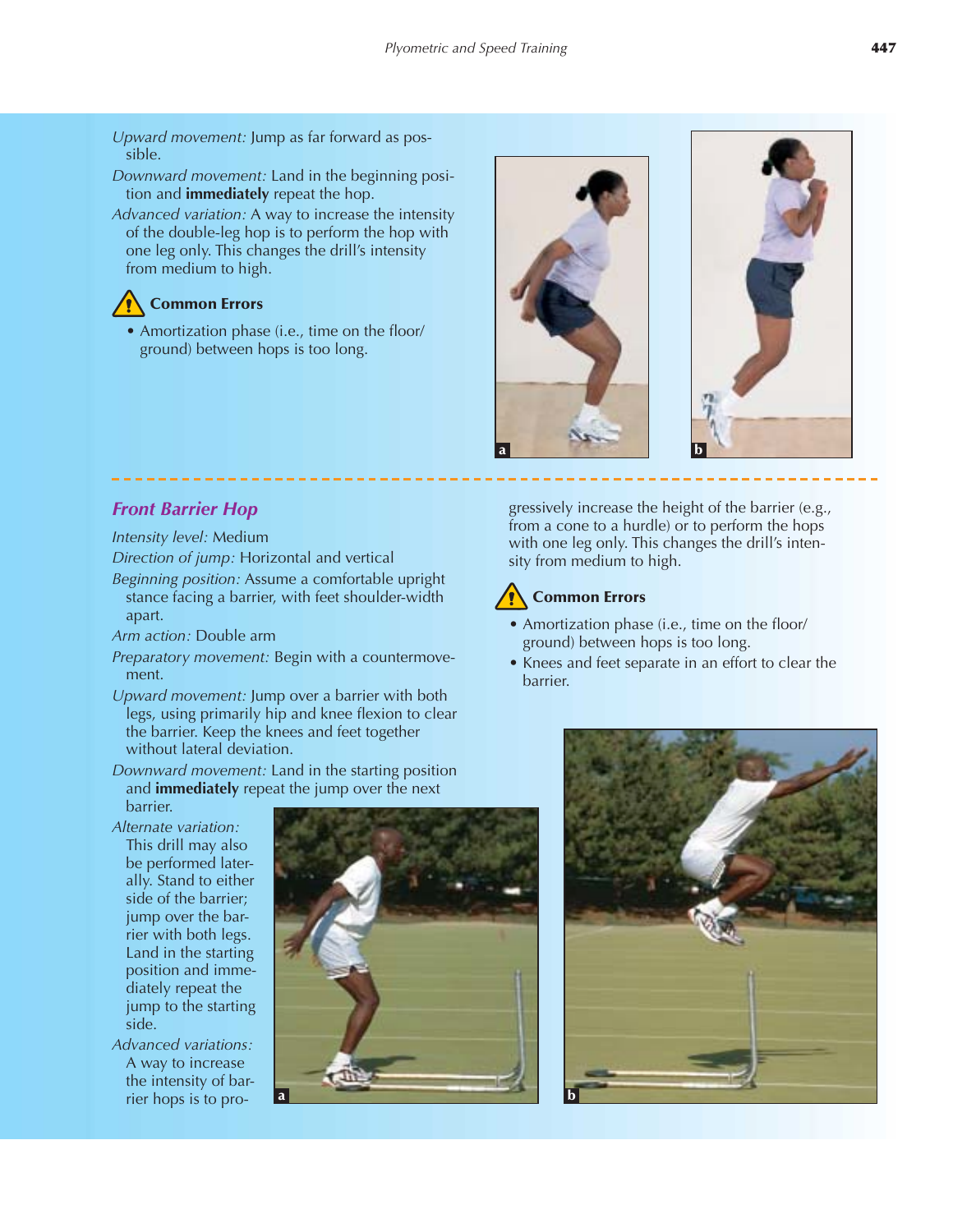# *Skip*

*Intensity level:* Low

*Direction of jump:* Horizontal and vertical

*Beginning position:* One leg is lifted to 90 degrees of hip and knee flexion.

- *Arm action:* Reciprocal (as one leg is lifted, the opposite arm is lifted)
- *Preparatory movement:* Begin with a countermovement.
- *Upward movement:* Jump up and forward on one leg. The opposite leg should remain in the start-

ing position until landing.

- *Downward movement:* Land in the starting position with the same leg. Repeat the motion with the opposite leg.
- *Advanced variation:* This drill may also be performed backward. Jump up and backward on one leg. Land in the starting position with the same leg. Repeat the motion with the opposite leg.

# **Common Errors**

• Incoordination, that is, difficulty coordinating the transition from one leg to the other







# *Alternate-Leg Bound—Double-Arm*

### *Intensity level:* Medium

*Direction of jump:* Horizontal and vertical *Beginning position:* Assume a comfortable

upright stance with feet shoulder-width apart.

*Arm action:* Single arm

- *Preparatory movement:* Jog at a comfortable pace; begin the drill with the left foot forward.
- *Upward movement:* Push off with the left foot as it contacts the ground. During push-off, bring the right leg forward by flexing the thigh to a position parallel with the ground and the knee at 90 degrees. During this flight phase of the drill, reach forward with both arms.
- *Downward movement:* Land on the right leg and **immediately** repeat the sequence with the opposite leg upon landing. **<sup>a</sup> <sup>b</sup>**

*Note:* A bound is an exaggeration of the running gait; the goal is to cover as great a distance as possible during each stride.



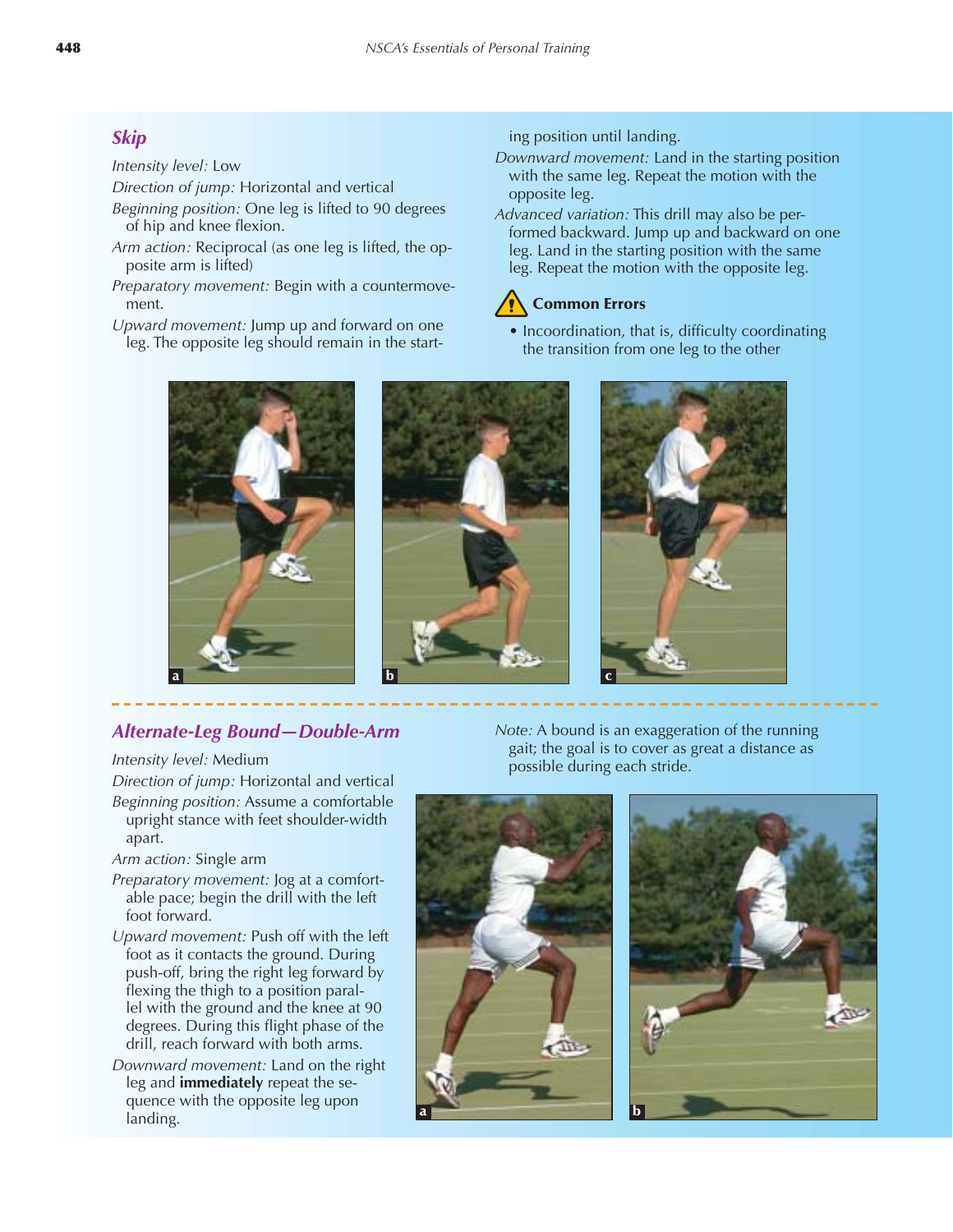*Alternate variation:* Instead of reaching forward with both arms during the flight phase, the client may reach with a single arm while the opposite leg is in the flight phase.

### *Jump to Box*

#### *Intensity level:* Low

- *Equipment:* Plyometric box, 6 to 42 inches (15 to 107 centimeters) high
- *Direction of jump:* Vertical and slightly horizontal *Beginning position:* Facing the plyometric box,
- assume a comfortable upright stance with feet shoulder-width apart.
- *Arm action:* Double arm
- *Preparatory movement:* Begin with a countermovement.
- *Upward movement:* Jump onto the top of the box using both feet.
- *Downward movement:* Land on both feet in a semisquat position; step down from the box and repeat.
- *Advanced variation:* A way to increase the intensity of this jump is for the client to clasp the hands behind the head.

# **Common Errors**

• Knees and feet separate in an effort to clear the barrier. **<sup>a</sup> <sup>b</sup>**

### *Jump From Box*

### *Intensity level:* Medium

- *Equipment:* Plyometric box, 12 to 42 inches (30 to 107 centimeters) high
- *Direction of jump:* Vertical
- *Beginning position:* Assume a comfortable upright stance with feet shoulder-width apart on the plyometric box.

#### *Arm action:* None

*Preparatory movement:* Step from box.

**Downward movement: Land on the floor** with both feet quickly absorbing the impact upon touchdown. Step back onto box and repeat.



### **Common Errors**

- Clients land asynchronously; that is, feet do not contact the floor/ground at the same time.
- Box is too tall for client's height or abilities.



# **Common Error:**

- Clients do not have an appropriate balance between the horizontal and vertical components of the bound.
- Countermovement is too deep.
- Box is too tall for client's height or abilities.







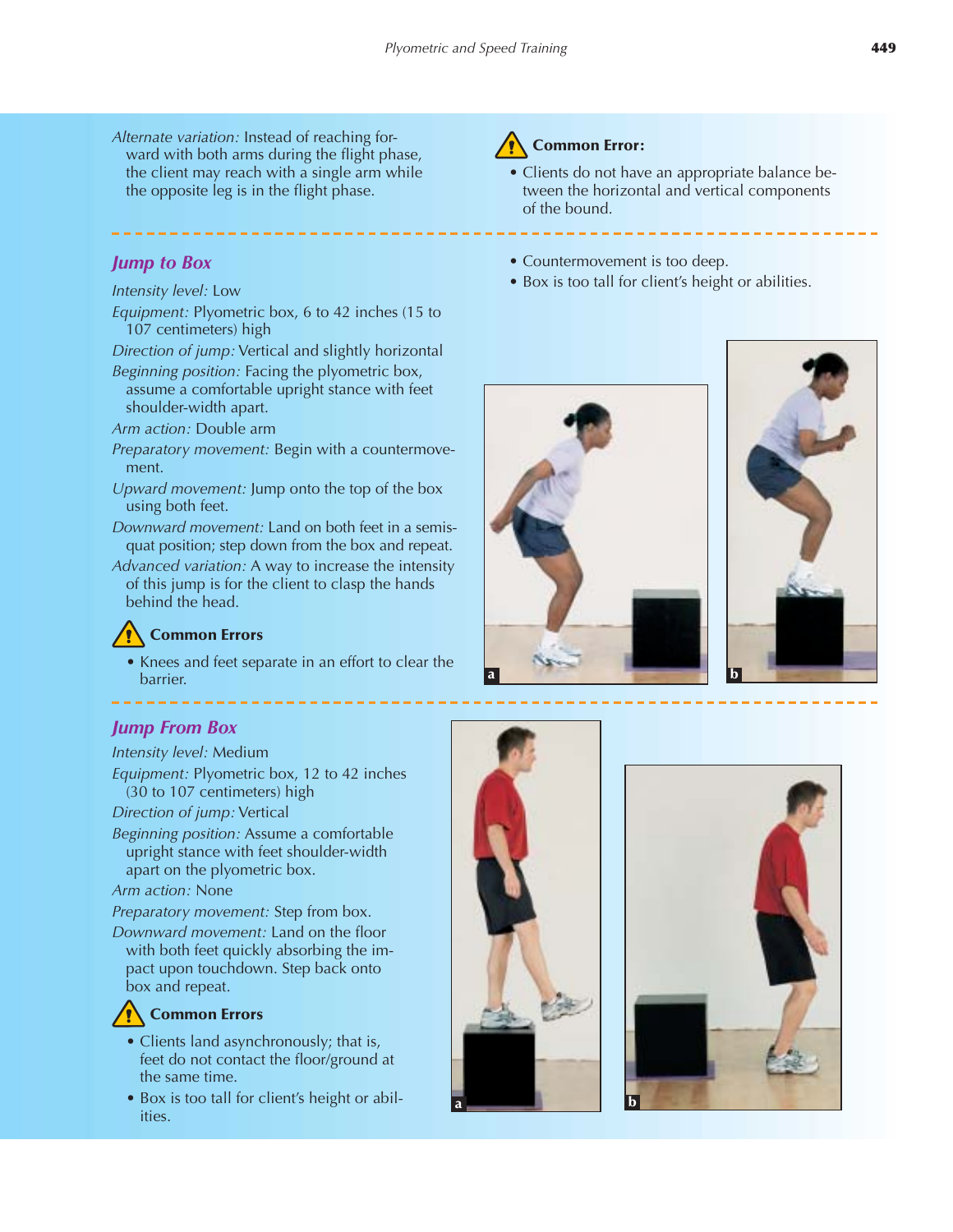# *Depth Jump*

*Intensity level:* High

*Equipment:* Plyometric box, 12 to 42 inches (30 to 107 centimeters) high

*Direction of jump:* Vertical

- *Beginning position:* Assume a comfortable upright stance with feet shoulder-width apart on the plyometric box; toes should be near the edge of the box.
- *Arm action:* Double arm

*Preparatory movement:* Step from box.

*Downward movement:* Land on the floor with both feet.

*Upward movement:* Upon landing, **immediately** jump up as high as possible.

- *Note:* Time on the ground should be kept to a minimum.
- *Note:* A way to vary the intensity is to increase the height of the box. Begin with height of 12 inches (30 centimeters).

#### **Common Errors** Ţ

- Amortization phase (i.e., time on the floor/ ground) is too long.
- Clients do not jump and land in the same place; there is excessive lateral and anterior/ posterior movement after landing.
- Box is too tall for client's height or abilities.



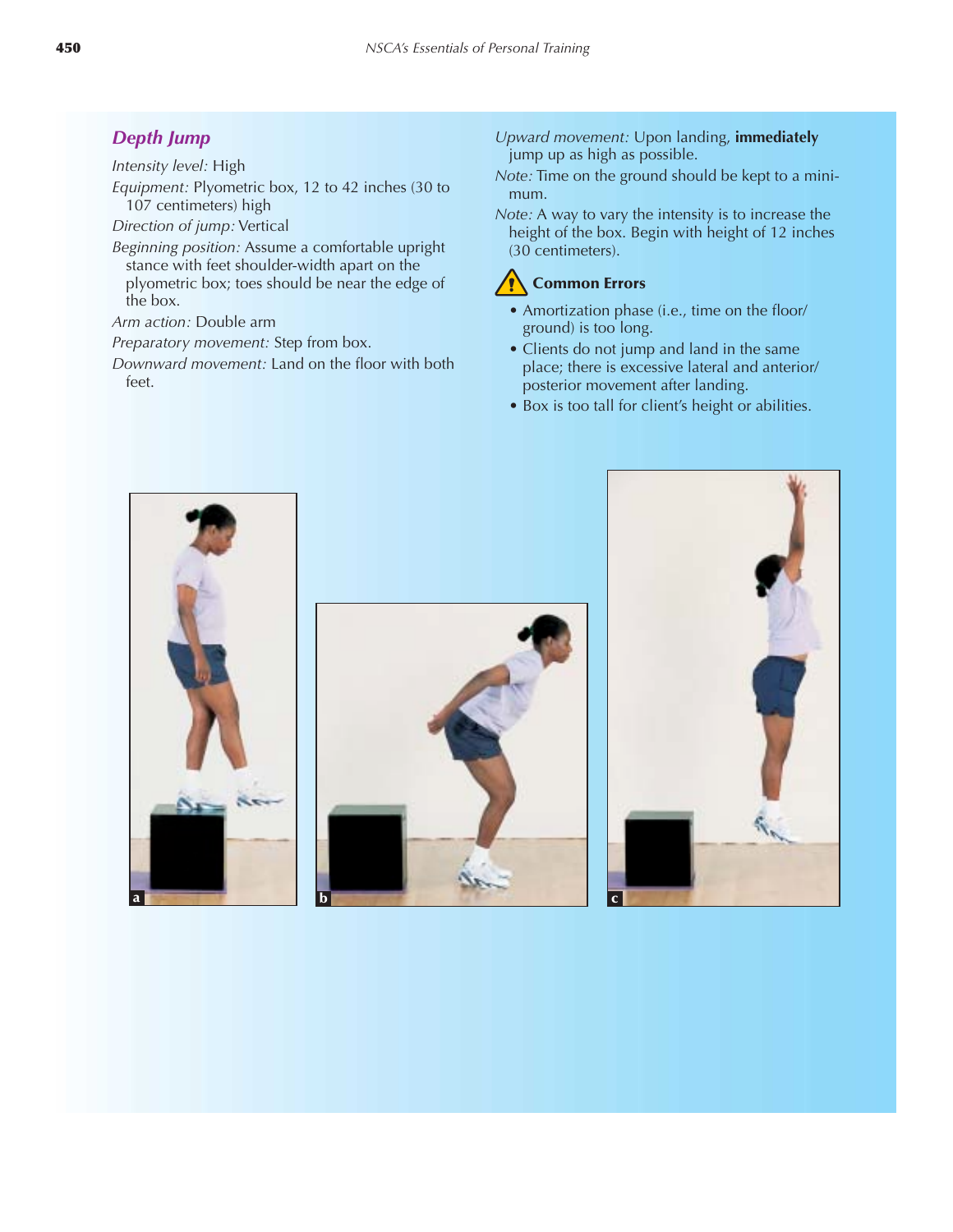# **Upper Body Plyometric Drills**

# *Chest Pass*

*Intensity level:* Low

*Equipment:* Medicine or plyometric ball (weight 2- 8 pounds [1-3.6 kilograms]); personal trainer or partner

### *Direction of throw:* Forward

- *Beginning position:* Assume a comfortable upright stance with feet shoulder-width apart; face the personal trainer
- or partner approximately 10 feet (three meters) away. Raise the ball to chest level with elbows flexed.
- *Preparatory movement:* Begin with a countermovement. (With plyometric throws, a countermovement requires the performer to "cock" the arm(s), that is, move the arms slightly backward before the actual throw.)
- *Arm action:* Using both arms, throw the ball to the personal trainer or partner by extending the elbows. When the personal trainer or partner returns the ball, catch it, return to the beginning position, and **immediately** repeat the movement.

*Note:* One can increase intensity by increasing the weight of the medicine ball. Begin with a 2 pound (1-kilogram) ball.

# **Common Errors**

- Amortization phase (i.e., time ball is in hands) is too long.
- Ball is too heavy.





# *Depth Push-Up*

*Intensity level:* Medium *Equipment:* Medicine ball

*Direction of movement:* Vertical

- *Beginning position:* Lie in a push-up position, with the hands on the medicine ball and elbows extended.
- *Preparatory movement:* None
- *Downward movement:* Quickly remove the hands from the medicine ball and drop down. Contact the ground with hands slightly more than shoulder-width apart and elbows slightly flexed. Allow the chest to almost touch the medicine ball.
- *Upward movement:* **Immediately** and explosively push up by extending the elbows to full extension. Quickly place the palms on the medicine ball and repeat the exercise.



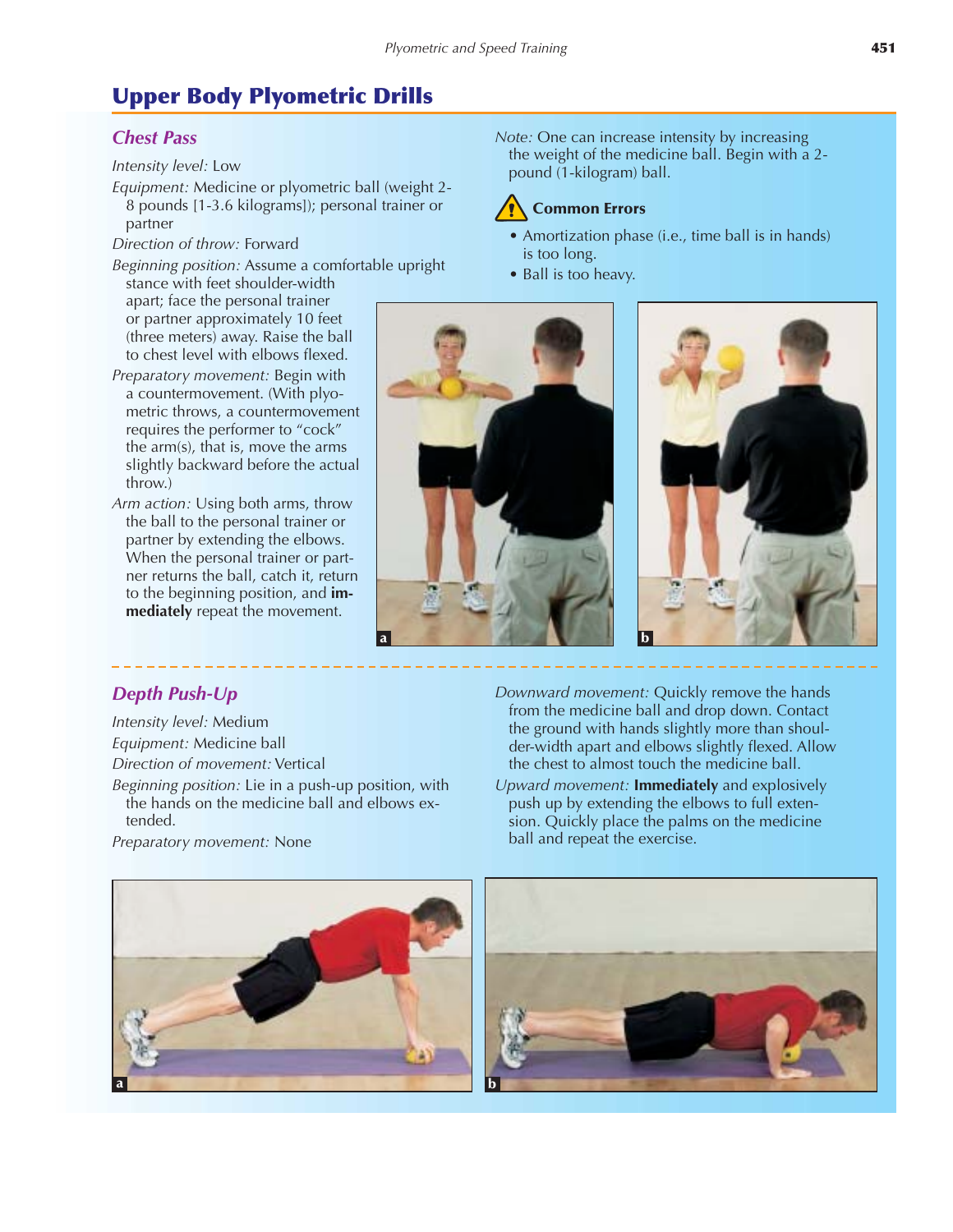- *Note:* When the upper body is at maximal height during the upward movement, the hands should be higher than the medicine ball.
- *Note:* One can increase intensity by increasing the size of the medicine ball. Begin with a 5-pound (2.3-kilogram) ball.
- *Advanced variation:* A way to increase the intensity of this drill is for the client to perform it as

### *45-Degree Sit-Up*

#### *Intensity level:* Medium

- *Equipment:* Medicine or plyometric ball; personal trainer or partner
- *Beginning position:* Sit on the ground with the trunk approximately at a 45-degree angle to the ground. The personal trainer or partner should be in front with the medicine ball.
- *Preparatory movement:* The personal trainer or partner throws the ball to outstretched hands.
- *Downward action:* Once the partner throws the ball, catch it using both arms, allow some trunk extension, and **immediately** return the ball to the partner.
- *Note:* One can increase the intensity by increasing the weight of the medicine ball. Begin with a 2 pound (1-kilogram) ball.
- *Note:* The force used to return the ball to the personal trainer or partner should be predominantly derived from the abdominal muscles.



described with the feet placed on an elevated surface (e.g., a plyometric box).



- Amortization phase (i.e., time hands are on the ground) is too long.
- Ball is too big, increasing the distance from the beginning position to the bottom of the downward movement.

# **Common Errors**

- Eccentric phase (i.e., amount of trunk extension) is too long.
- Ball is too heavy.



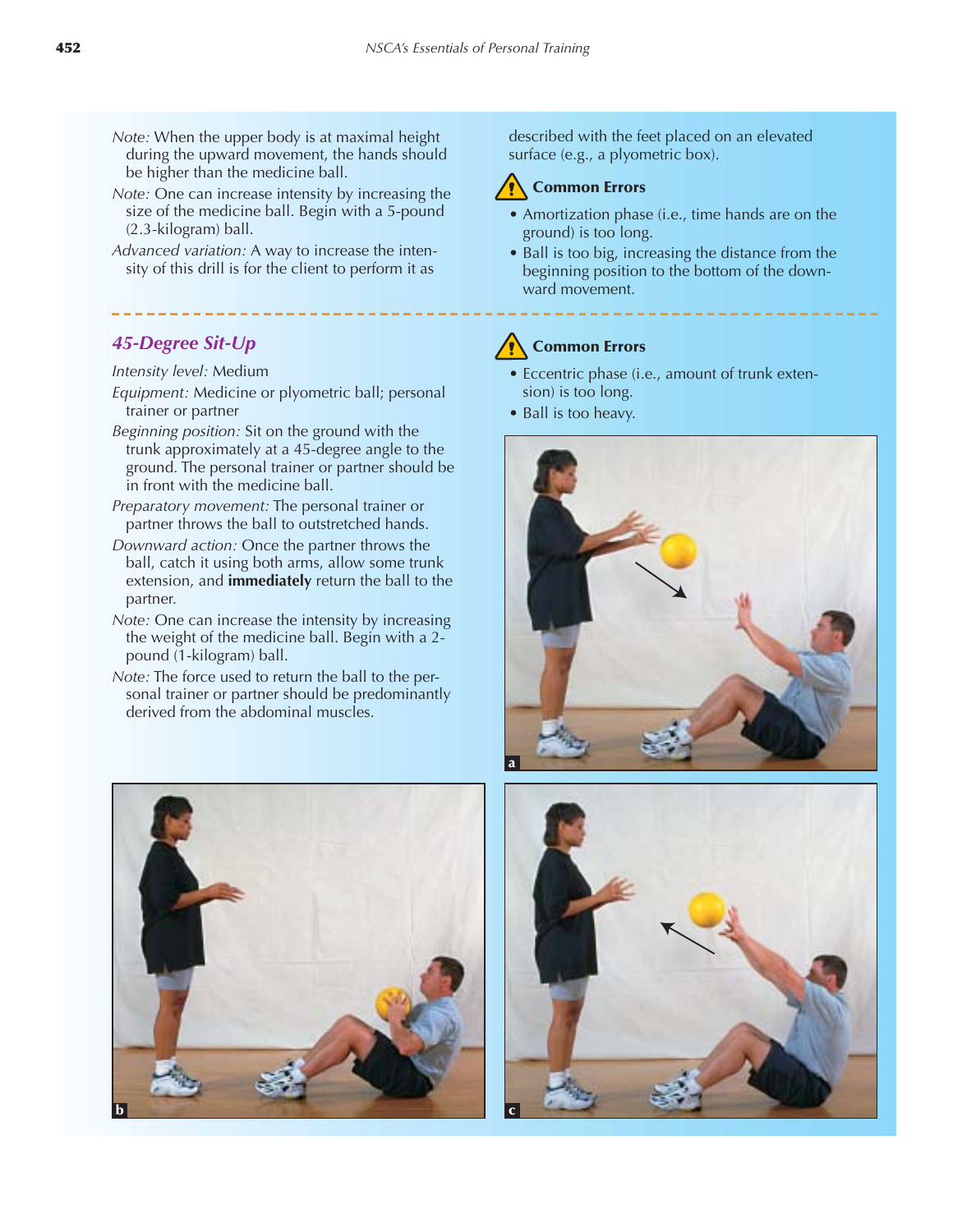# **Speed Drills**

# *Butt Kicker*

*Intensity level:* Low

*Equipment:* None

- *Beginning position:* Assume a comfortable, upright stance with feet shoulder-width apart. Begin to jog.
- *Movement:* Pull the heel toward the buttocks by swinging the lower leg back. Allow the heel to "bounce" off the buttocks.
- *Advanced variation:* The wall slide is performed using this same technique, except that the heel of the recovery leg stays anterior to the buttocks. This variation improves knee lift during the flight phase of sprinting.

# **Common Errors**

- Forcing the heel toward the buttocks; instead the client should "allow" the heel to elevate toward the buttocks.
- Excessive thigh motion; the thigh should not move too much, and the client should concentrate on moving at the knee versus the hip joint.

# *Stationary Arm Swing*

*Intensity level:* Low

*Equipment:* None

*Beginning position:* Assume a comfortable, upright stance with feet shoulder-width apart. Elbows should be in 90 degrees of flexion.

*Movement:* Maintaining elbows at 90 degrees and keeping hands relaxed, swing arms forward and back in a sprinting-type motion. The hands' arc of motion should be from nose level anteriorly to just past the hips posteriorly.

# **Common Errors**

- Arms often cross the line of the body; client should maintain arm swing within the sagittal plane.
- Arm swing is often not forceful; be sure to maintain an aggressive hammering or punching motion.

# *Downhill Sprint*

*Intensity level:* High

*Equipment:* A 3- to 7-degree downhill sprinting surface

- *Beginning position:* At the top of the downhill area, assume a comfortable, upright stance with feet shoulderwidth apart.
- *Movement:* Maintaining correct posture and technique, sprint 30 to 50 meters (33 to 55 yards) downhill.



# **Common Errors**

- Excessive braking or deceleration; do not exceed a 7-degree slope, and decrease the slope if braking continues.
- Proper form is not maintained; decrease the slope until proper technique returns.



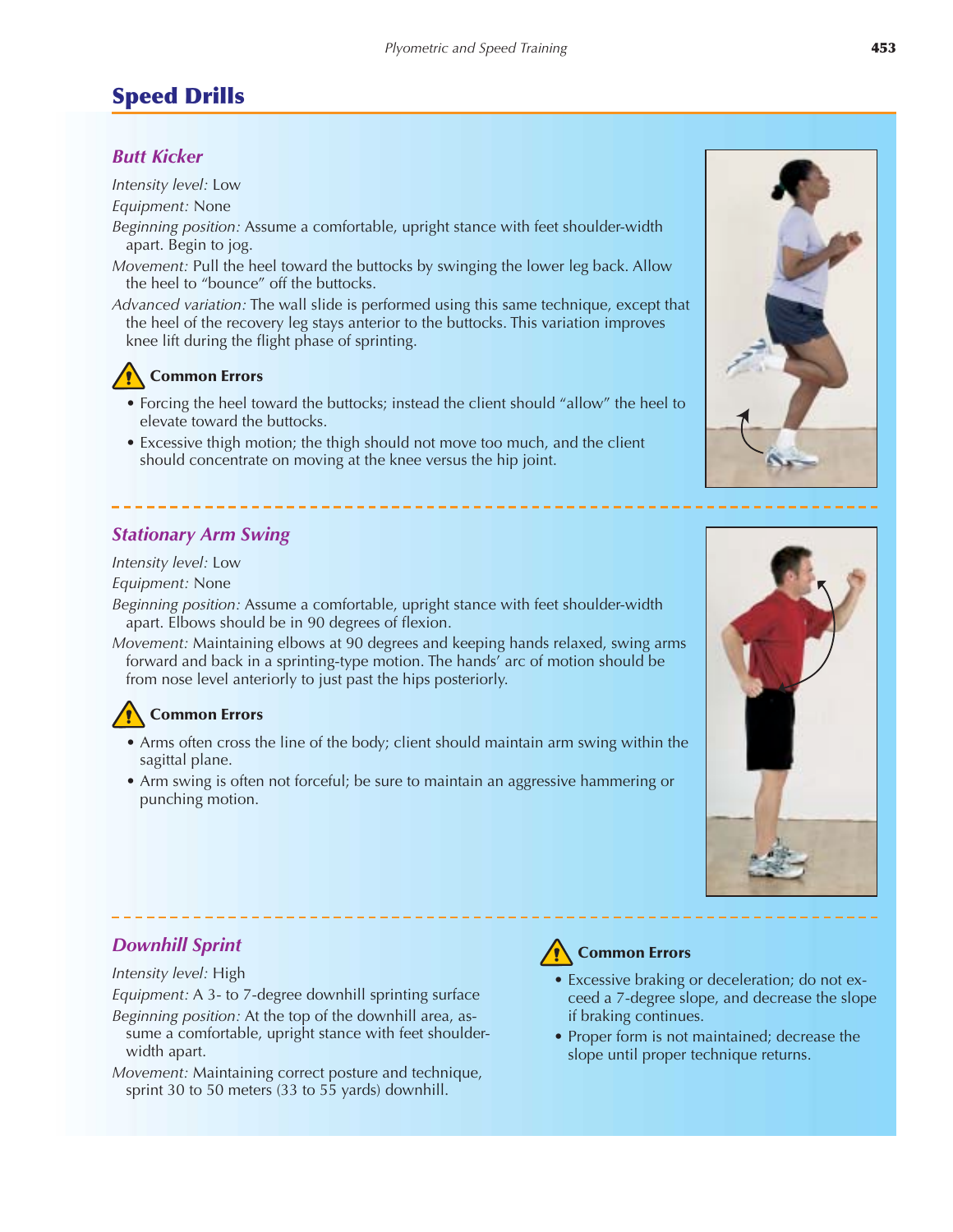# *Partner-Assisted Towing*

### *Intensity level:* High

*Equipment:* 10 to 20 meters (11 to 22 yards) of rubber tubing; personal trainer or partner

- *Beginning position:* Attach the tubing to both the client and the personal trainer or partner, with the personal trainer or partner in front. The personal trainer or partner moves approximately 5 meters (5.5 yards) ahead while the client maintains the beginning position.
- *Movement:* Maintaining the beginning distance between them, the personal trainer or partner and client beginning sprinting simultaneously.

# **Common Errors**

- Insufficient assistance; be sure the personal trainer or partner is at least as fast as the client.
- Proper form is not maintained with increased

# *Uphill Sprint*

*Intensity level:* High

- *Equipment:* A 3- to 7-degree uphill sprinting surface
- *Beginning position:* At the bottom of the downhill area, assume a comfortable, upright stance with feet shoulder-width apart.
- *Movement:* Maintaining correct posture and technique, sprint 30 to 50 meters (33 to 55 yards) uphill.

# *Partner-Resisted Sprinting*

### *Intensity level:* High

- *Equipment:* 10 to 20 meters (11 to 22 yards) of rubber tubing; personal trainer or partner
- *Beginning position:* With the client in front, attach one end of the tubing to the client while the personal trainer or partner holds the other end. The client moves approximately five meters (5.5) yards) ahead while the personal trainer or partner maintains the beginning position.
- *Movement:* Maintaining the beginning distance between them, the client begins sprinting while the personal trainer or partner resists.

### **Common Errors**

• Sprinting speed slows more than 10%; decrease the resistance until proper technique returns.

speed; the personal trainer or partner should decrease the sprinting speed until proper technique returns.





# **Common Errors**

- Sprinting speed slows more than 10%; do not exceed a 7-degree slope, and decrease the slope if slowdown continues.
- Proper form is not maintained; decrease the slope until proper technique returns.
- Proper form is not maintained; the personal trainer or partner decreases the resistance until proper technique returns.

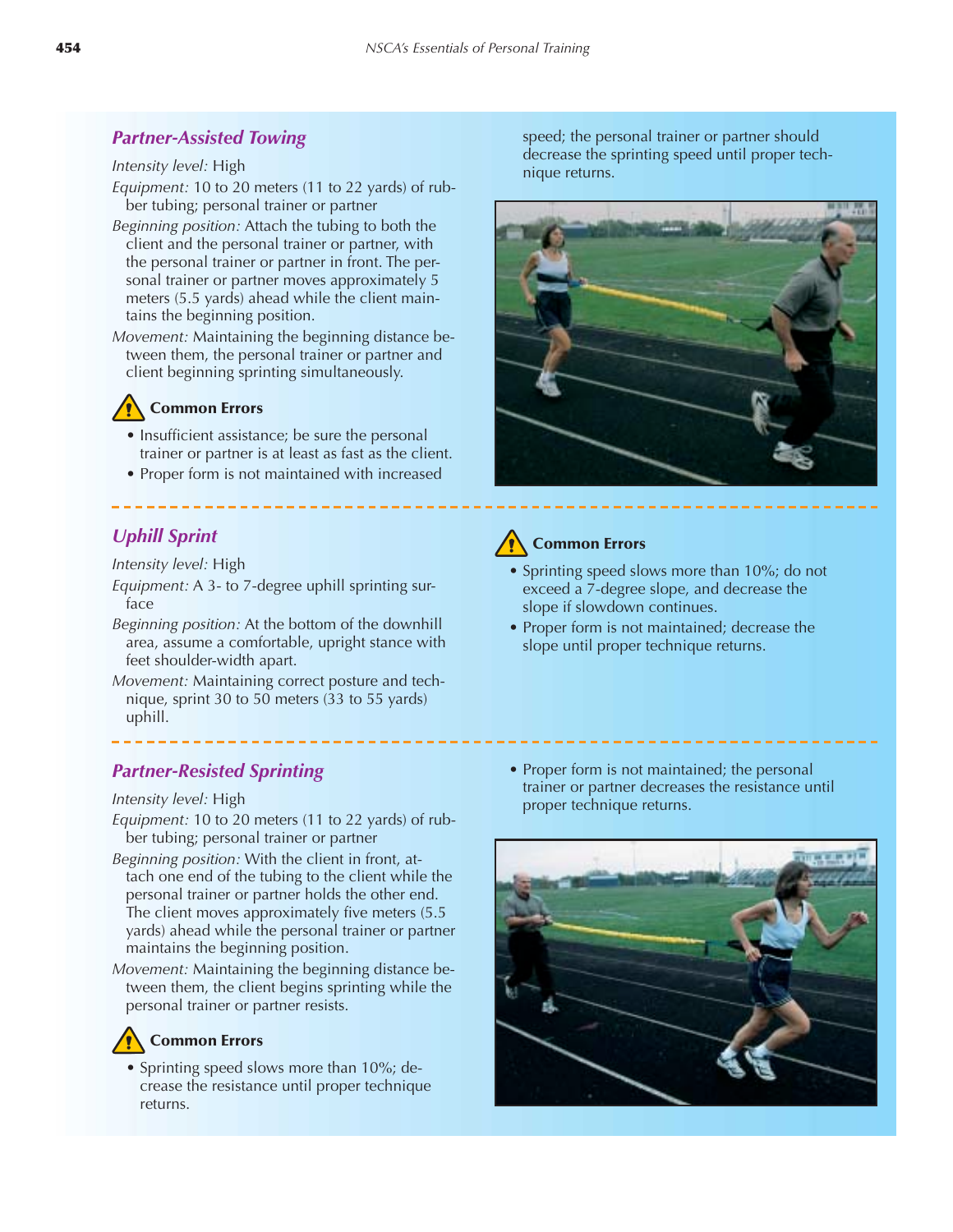# **STUDY QUESTIONS**

- 1. Which of the following exercises is best able to benefit from the advantages offered by the SSC?
	- A. push press
	- B. deadlift
	- C. back squat
	- D. front squat
- 2. Which of the following should be considered a requirement to participate in a plyometric training program?
	- A. at least 18 years of age
	- B. more than one year performing power exercises
	- C. at least three months of general resistance training exercises
	- D. less than 50 years of age
- 3. If a client is having difficulty performing a depth jump correctly—the amortization phase is too long which of the following adjustments would be appropriate?
	- A. discontinue the depth jump
	- B. have the client try the jump using just one leg
	- C. focus on "giving" with the landing
	- D. decrease the height of the box
- 4. The personal trainer notices that a client takes short, choppy steps when sprinting. Which of the following types of training will help this client improve stride length?
	- I. resisted sprinting
	- II. assisted sprinting
	- III. technique training
	- IV. plyometric training
	- A. I and III only
	- B. II and IV only
	- C. I, III, and IV only
	- D. I, II, and III only

# **APPLIED KNOWLEDGE QUESTION**

Fill in the chart to describe a sample plyometric training program based on the description and goals of the client.

A healthy, 35-year-old female who is a parttime aerobics instructor wants to begin a training program to compete in an aerobic fitness (sport aerobics) event. She has been resistance training since college and is familiar with how to perform plyometric drills. She is five feet, five inches (165 centimeters) tall, weighs 130 pounds (59 kilograms), and has a 195-pound (87-kilogram) 1RM back squat. During one of the weekly classes she teaches, she performs depth jumps and pushups off an aerobic step.

| Mode | Intensity | <b>Frequency</b> | <b>Volume</b> | Activity-specific<br>drills |
|------|-----------|------------------|---------------|-----------------------------|
|      |           |                  |               |                             |
|      |           |                  |               |                             |
|      |           |                  |               |                             |
|      |           |                  |               |                             |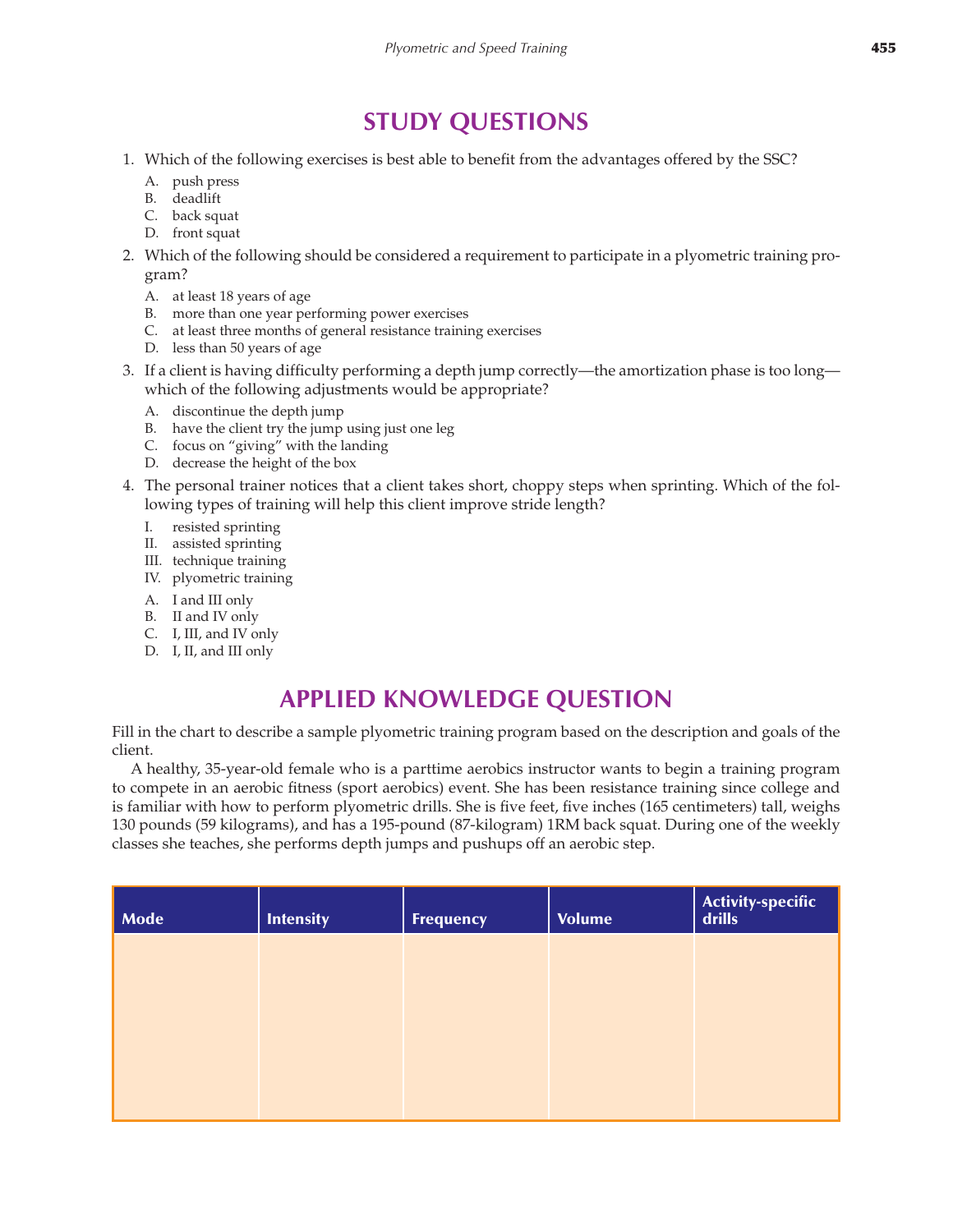# **REFERENCES**

- 1. Allerheiligen, B., and R. Rogers. 1995. Plyometrics program design. *Strength and Conditioning* 17: 26-31.
- 2. Asmussen, E., and F. Bonde-Peterson. 1974. Storage of elastic energy in skeletal muscles in man. *Acta Physiologica Scandinavica* 91: 385-392.
- 3. Aura, O., and J.T. Vitasalo. 1989. Biomechanical characteristics of jumping. *International Journal of Sport Biomechanics* 5 (1): 89-97.
- 4. Berg, K., R.W. Latin, and T.R. Baechle. 1990. Physical and performance characteristics of NCAA division I football players. *Research Quarterly for Exercise and Sport* 61: 395- 401.
- 5. Berg, K., R.W. Latin, and T.R. Baechle. 1992. Physical fitness of NCAA division I football players. *National Strength and Conditioning Journal* 14: 68-72.
- 6. Blattner, S., and L. Noble. 1979. Relative effects of isokinetic and plyometric training on vertical jumping performance. *Research Quarterly* 50 (4): 583-588.
- 7. Bobbert, M.F., K.G.M. Gerritsen, M.C.A Litjens, and A.J. Van Soest. 1996. Why is countermovement jump height greater than squat jump height? *Medicine and Science in Sports and Exercise* 28: 1402-1412.
- 8. Borkowski, J. 1990. Prevention of pre-season muscle soreness: Plyometric exercise (abstract). *Athletic Training* 25 (2): 122.
- 9. Bosco, C., A. Ito, P.V. Komi, P. Luhtanen, P. Rahkila, H. Rusko, and J.T. Vitasalo. 1982. Neuromuscular function and mechanical efficiency of human leg extensor muscles during jumping exercises. *Acta Physiologica Scandinavica* 114: 543- 550.
- 10. Bosco, C., and P.V. Komi. 1979. Potentiation of the mechanical behavior of the human skeletal muscle through prestretching. *Acta Physiologica Scandinavica* 106: 467-472.
- 11. Bosco, C., P.V. Komi, and A. Ito. 1981. Pre-stretch potentiation of human skeletal muscle during ballistic movement. *Acta Physiologica Scandinavica* 111: 135-140.
- 12. Bosco, C., J.T. Vitasalo, P.V. Komi, and P. Luhtanen. 1982. Combined effect of elastic energy and myoelectrical potentiation during stretch shortening cycle exercise. *Acta Physiologica Scandinavica* 114: 557-565.
- 13. Brown, L.E., V.A. Ferrigno, and J.C. Santana. 2000. *Training for Speed, Agility, and Quickness.* Champaign, IL: Human Kinetics.
- 14. Cavagna, G.A. 1977. Storage and utilization of elastic energy in skeletal muscle. In: *Exercise and Sport Science Reviews,* vol. 5, R.S. Hutton, ed. Santa Barbara, CA: Journal Affiliates, pp. 80-129.
- 15. Cavagna, G.A., B. Dusman, and R. Margaria. 1968. Positive work done by a previously stretched muscle. *Journal of Applied Physiology* 24: 21-32.
- 16. Cavagna, G.A., F.P. Saibere, and R. Margaria. 1965. Effect of negative work on the amount of positive work performed by an isolated muscle. *Journal of Applied Physiology* 20: 157- 158.
- 17. Chambers, C., T.D. Noakes, E.V. Lambert, and M.I. Lambert. 1998. Time course of recovery of vertical jump height and heart rate versus running speed after a 90-km foot race. *Journal of Sports Science* 16: 645-651.
- 18. Chu, D. 1983. Plyometrics: The link between strength and speed. *NSCA Journal* 5 (2): 20-21.
- 19. Chu, D. 1984. Plyometric exercise. *NSCA Journal* 5 (6): 56-59, 61-64.
- 20. Chu, D. 1998. *Jumping Into Plyometrics,* 2nd ed. Champaign, IL: Human Kinetics.
- 21. Chu, D., and F. Costello. 1985. Jumping into plyometrics. *NSCA Journal* 7 (3): 65.
- 22. Chu, D., and R. Korchemny. 1989. Sprinting stride actions: Analysis and evaluation. *NSCA Journal* 11 (6): 6-8, 82-85.
- 23. Chu, D., and R. Panariello. 1986. Jumping into plyometrics. *NSCA Journal* 8 (5): 73.
- 24. Chu, D., and L. Plummer. 1984. Jumping into plyometrics: The language of plyometrics. *NSCA Journal* 6 (5): 30-31.
- 25. Costello, F. 1985. Training for speed using resisted and assisted methods. *NSCA Journal* 7 (1): 74-75.
- 26. Dick, F.W. 1987. *Sprints and Relays.* London: British Amateur Athletic Board.
- 27. Dillman, C.J., G.S. Fleisig, and J.R. Andrews. 1993. Biomechanics of pitching with emphasis upon shoulder kinematics. *Journal of Orthopaedic and Sports Physical Therapy* 18 (2): 402-408.
- 28. Dintiman, G.B., R.D. Ward, and T. Tellez. 1998. *Sports Speed.* Champaign, IL: Human Kinetics.
- 29. Dursenev, L., and L. Raeysky. 1979. Strength training for jumpers. *Soviet Sports Review* 14 (2): 53-55.
- 30. Enoka, R.W. 1994. *Neuromechanical Basis of Kinesiology.* Champaign, IL: Human Kinetics.
- 31. Faccioni, A. 1994. Assisted and resisted methods for speed development (part II). *Modern Athlete Coach* 32 (3): 8-11.
- 32. Feltner, M., and J. Dapena. 1986. Dynamics of the shoulder and elbow joints of the throwing arm during a baseball pitch. *International Journal of Sport Biomechanics* 2: 235.
- 33. Fleck, S. 1983. Interval training: Physiological basis. *NSCA Journal* 5 (5): 40, 57-63.
- 34. Fleck, S., and W. Kraemer. 1997. *Designing Resistance Training Programs.* Champaign, IL: Human Kinetics.
- 35. Fleisig, G.S., S.W. Barrentine, N. Zheng, R.F. Escamilla, and J.R. Andrews. 1999. Kinematic and kinetic comparison of baseball pitching among various levels of development. *Journal of Biomechanics* 32 (12): 1371-1375.
- 36. Fowler, N.E., A. Lees, and T. Reilly. 1994. Spinal shrinkage in unloaded and loaded drop-jumping. *Ergonomics* 37: 133- 139.
- 37. Fowler, N.E., A. Lees, and T. Reilly. 1997. Changes in stature following plyometric drop-jump and pendulum exercises. *Ergonomics* 40: 1279-1286.
- 38. Gambetta, V. 1978. Plyometric training. *Track and Field Quarterly Review* 80 (4): 56-57.
- 39. Gambetta, V., G. Winckler, J. Rogers, J. Orognen, L. Seagrave, and S. Jolly. 1989. Sprints and relays. In: *TAC Track and Field Coaching Manual,*2nd ed., TAC Development Committees and V. Gambetta, eds. Champaign, IL: Leisure Press, pp. 55-70.
- 40. Guyton, A.C., and J.E. Hall. 1995. *Textbook of Medical Physiology,* 9th ed. Philadelphia: Saunders.
- 41. Harman, E.A., M.T. Rosenstein, P.N. Frykman, and R.M. Rosenstein. 1990. The effects of arms and countermovement on vertical jumping. *Medicine and Science in Sports and Exercise* 22: 825-833.
- 42. Harre, D., ed. 1982. *Principles of Sports Training.* Berlin: Sportverlag.
- 43. Hewett, T.E., T.N. Lindenfeld, J.V. Riccobene, and F.R. Noyes. 1999. The effect of neuromuscular training on the incidence of knee injury in female athletes. A prospective study. *American Journal of Sports Medicine* 27: 699-706.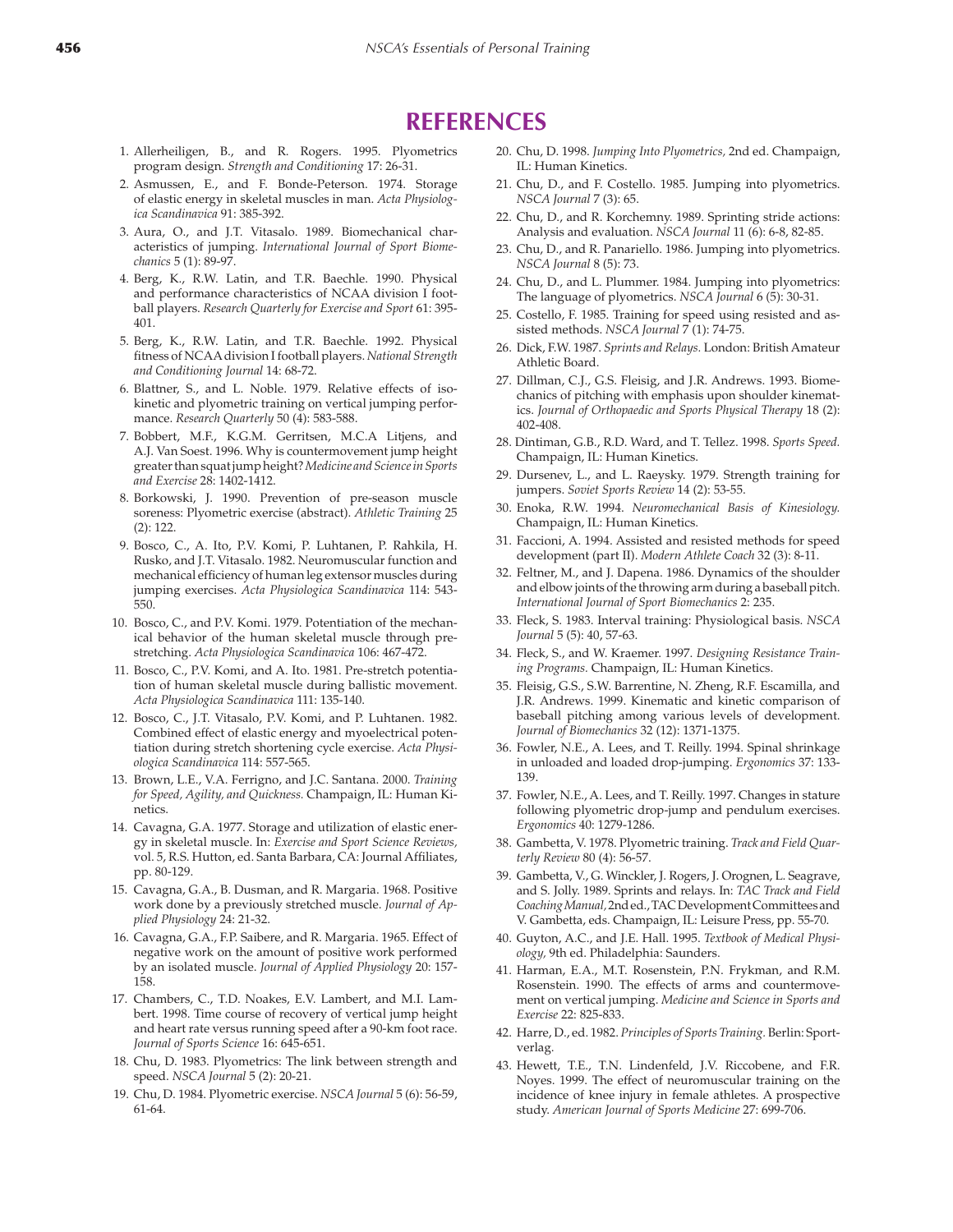- 44. Hewett, T.E, A.L. Stroupe, T.A. Nance, and F.R. Noyes. 1996. Plyometric training in female athletes. *American Journal of Sports Medicine* 24: 765-773.
- 45. Hill, A.V. 1970. *First and Last Experiments in Muscle Mechanics.* Cambridge: Cambridge University Press.
- 46. Holcomb, W.R., D.M. Kleiner, and D.A. Chu. 1998. Plyometrics: Considerations for safe and effective training. *Strength and Conditioning* 20 (3): 36-39.
- 47. Jarver, J., ed. 1990. *Sprints and Relays: Contemporary Theory, Technique and Training,* 3rd ed. Los Altos, CA: Tafnews Press.
- 48. Kaeding, C.C., and R. Whitehead. 1998. Musculoskeletal injuries in adolescents. *Primary Care* 25 (1): 211-23.
- 49. Kilani, H.A., S.S. Palmer, M.J. Adrian, and J.J. Gapsis. 1989. Block of the stretch reflex of vastus lateralis during vertical jump. *Human Movement Science* 8: 247-269.
- 50. Korchemny, R. 1985. Evaluation of sprinters. *NSCA Journal* 7 (4): 38-42.
- 51. Kozlov, I., and V. Muravyev. 1992. Muscles and the sprint. *Soviet Sports Review* 27 (6): 192-195.
- 52. Kraemer, W.J., S.A. Mazzetti, B.C. Nindl, L.A. Gotshalk, J.S. Volek, J.A. Bush, J.O. Marx, K. Dohi, A.L. Gomez, M. Miles, S.J. Fleck, R.U. Newton, and K. Häkkinen. 2001. Effect of resistance training on women's strength/power and occupational performances. *Medicine and Science in Sports and Exercise* 33 (6): 1011-1025.
- 53. LaChance, P. 1995. Plyometric exercise. *Strength and Conditioning* 17: 16-23.
- 54. Latin, R.W., K. Berg, and T.R. Baechle. 1994. Physical and performance characteristics of NCAA division I male basketball players. *Journal of Strength and Conditioning Research*  8: 214-218.
- 55. Lavrienko, A., J. Kravstev, and Z. Petrova. 1990. New approaches to sprint training. *Modern Athlete Coach* 28 (3):  $3 - 5.$
- 56. Lipp, E.J. 1998. Athletic epiphyseal injury in children and adolescents. *Orthopaedic Nursing* 17 (2): 17-22.
- 57. Luhtanen, P., and P. Komi. 1978. Mechanical factors influencing running speed. In: *Biomechanics VI-B,* E. Asmussen, ed. Baltimore: University Park Press, pp. 23-29.
- 58. Mach, G. 1985. The individual sprint events. In: *Athletes in Action: The Official International Amateur Athletic Federation Book on Track and Field Techniques.* London: Pelham Books, pp. 12-34.
- 59. Matavulj, D., M. Kukolj, D. Ugarkovic, J. Tihanyi, and S. Jaric. 2001. Effects of plyometric training on jumping performance in junior basketball players. *Journal of Sports Medicine and Physical Fitness* 41 (2): 159-164.
- 60. Matthews, P.B.C. 1990. The knee jerk: Still an enigma? *Canadian Journal of Physiology and Pharmacology* 68: 347-354.
- 61. Mero, A., P.V. Komi, and R.J. Gregor. 1992. Biomechanics of sprint running: A review. *Sports Medicine* 13 (6): 376-392.
- 62. Moravec, P., J. Ruzicka, P. Susanka, E. Dostal, M. Kodejs, and M. Nosek. 1988. The 1987 International Athletic Foundation/IAAF scientific project report: Time analysis of the 100 metres events at the II World Championships in athletics. *New Studies Athletics* 3 (3): 61-96.
- 63. National Strength and Conditioning Association. 1993. Position statement: Explosive/plyometric exercises. *NSCA Journal* 15 (3): 16.
- 64. Newton, R.U., W.J. Kraemer, and K. Häkkinen. 1999. Effects of ballistic training on preseason preparation of elite volleyball players. *Medicine and Science in Sports and Exercise* 31 (2): 323-330.
- 65. Newton, R.U., A.J. Murphy, B.J. Humphries, G.J. Wilson, W.J. Kraemer, and K. Häkkinen. 1997. Influence of load and stretch shortening cycle on the kinematics, kinetics and muscle activation that occurs during explosive upper-body movements. *European Journal of Applied Physiology* 75: 333- 342.
- 66. Ozolin, E. 1986. Contemporary sprint technique (part 1). *Soviet Sports Review* 21 (3): 109-114.
- 67. Ozolin, E. 1986. Contemporary sprint technique (part 2). *Soviet Sports Review* 21 (4): 190-195.
- 68. Pappas, A.M., R.M. Zawacki, and T.J. Sullivan. 1985. Biomechanics of baseball pitching: A preliminary report. *American Journal of Sports Medicine* 13: 216-222.
- 69. Plattner, S., and L. Noble. 1979. Relative effects of isokinetic and plyometric training on vertical jumping performance. *Research Quarterly* 50 (4): 583-588.
- 70. Plisk, S.S. 1995. Theories, concepts and methodology of speed development as they relate to sports performance. Presented at the NSCA Certification Commission's Essential Principles of Strength Training and Conditioning Symposium, Phoenix, June.
- 71. Plisk, S.S. 2002. Personal communication, March 2002.
- 72. Radcliffe, J.C., and L.R. Osternig. 1995. Effects on performance of variable eccentric loads during depth jumps. *Journal of Sport Rehabilitation* 4: 31-41.
- 73. Romanova, N. 1990. The sprint: Nontraditional means of training (a review of scientific studies). *Soviet Sports Review* 25 (2): 99-102.
- 74. Sandler, R., and S. Robinovitch. 2001. An analysis of the effect of lower extremity strength on impact severity during a backward fall. *Journal of Biomechanical Engineering* 123 (6): 590-598.
- 75. Schmolinsky, G., ed. 2000. *Track and Field: The East German Textbook of Athletics.* Toronto: Sport Books.
- 76. Siff, M.C. 2000. *Supertraining,* 5th ed. Denver: Supertraining Institute.
- 77. Sinnett, A.M., K. Berg, R.W. Latin, and J.M. Noble. 2001. The relationship between field tests of anaerobic power and 10 km run performance. *Journal of Strength and Conditioning Research* 15 (4): 405-412.
- 78. Svantesson, U., G. Grimby, and R. Thomeé. 1994. Potentiation of concentric plantar flexion torque following eccentric and isometric muscle actions. *Acta Physiologica Scandinavica* 152: 287-293.
- 79. Verkhoshansky, Y. 1969. Perspectives in the improvement of speed-strength preparation of jumpers. *Yessis Review of Soviet Physical Education and Sports* 4 (2): 28-29.
- 80. Verkhoshansky, Y., and V. Tatyan. 1983. Speed-strength preparation of future champions. *Soviet Sports Review* 18 (4): 166- 170.
- 81. Voight, M.L., P. Draovitch, and S. Tippett. 1995. Plyometrics. In: *Eccentric Muscle Training in Sports and Orthopaedics,* M. Albert, ed. New York: Churchill Livingstone, pp. 61-88.
- 82. Walshe, A.D., G.J. Wilson, and G.J.C. Ettema. 1998. Stretchshorten cycle compared with isometric preload: Contributions to enhanced muscular performance. *Journal of Applied Physiology* 84: 97-106.
- 83. Wathen, D. 1993. Literature review: Plyometric exercise. *NSCA Journal* 15 (3): 17-19.
- 84. Wilk, K.E., M.L. Voight, M.A. Keirns, V. Gambetta, J.R. Andrews, and C.J. Dillman. 1993. Stretch-shortening drills for the upper extremities: Theory and clinical application. *Journal of Orthopaedic and Sports Physical Therapy* 17: 225-239.